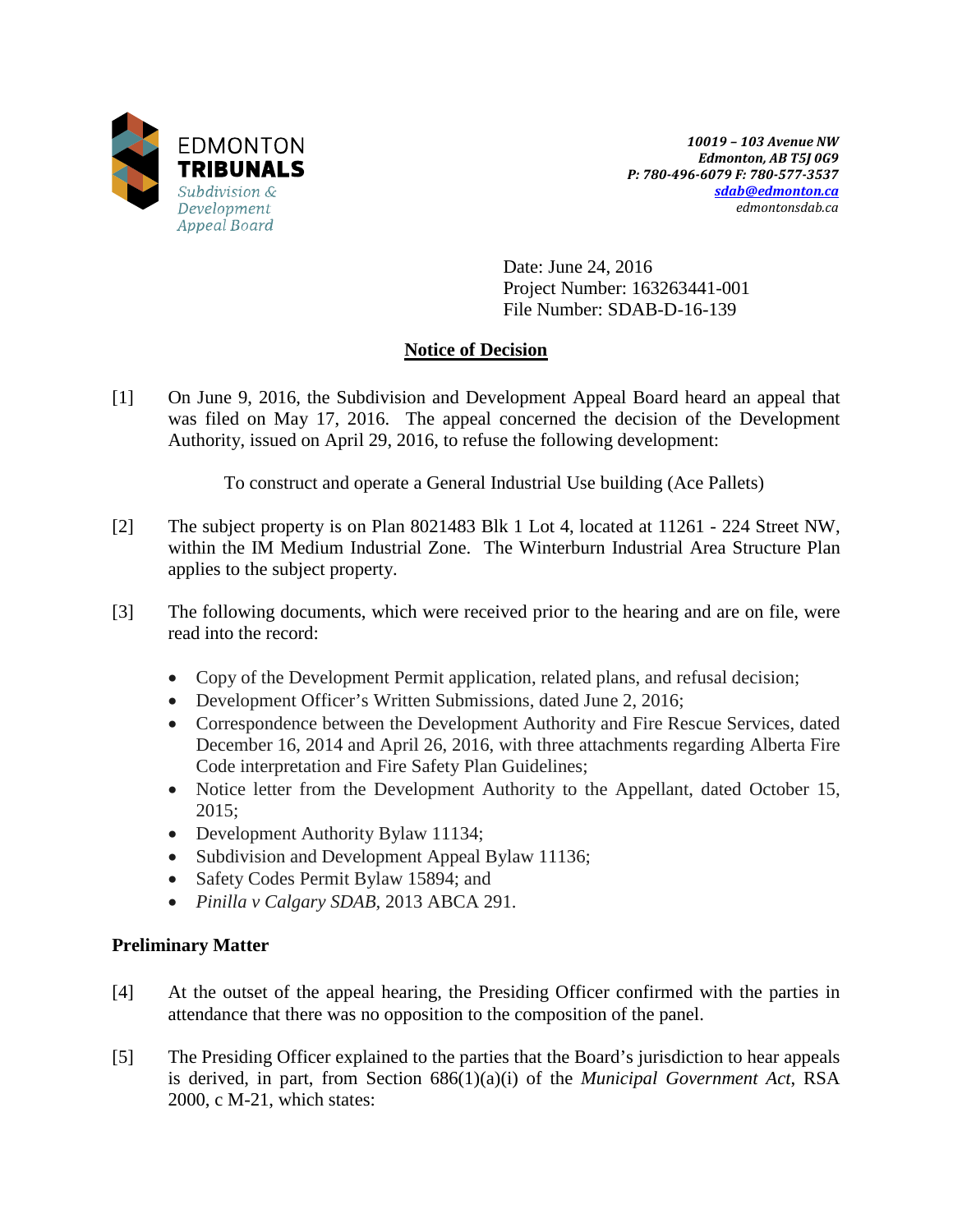686(1) A development appeal to a subdivision and development appeal board is commenced by filing a notice of the appeal, containing reasons, with the board within 14 days,

- (a) in the case of an appeal made by a person referred to in section 685(1), after
	- (i) the date on which the person is notified of the order or decision or the issuance of the development permit…
- [6] The Board must therefore determine whether the Appellant filed his appeal within the 14 days limitation period. If the appeal was filed late, the Board has no authority to hear the matter.
- [7] In this instance, the decision of the Development Officer was dated April 29, 2016, and the appeal was filed on May 17, 2016, therefore, it would appear that the appeal was filed outside the 14 days limitation period.
- [8] The Presiding Officer invited the parties to provide submissions in this regard.
- [9] The Appellant, Mr. W. Winter, Registered Engineering Technologist, was accompanied by the property owner, Mr. R. Atley.
- [10] Mr. Winter explained that he had expected the decision to be delivered to him via registered mail. However, he lives on an acreage, and registered parcels must be picked up at the nearest post office.
- [11] There also appeared to be some delay in the postal service. He submitted Exhibit "A", the registered mail envelope. Two Canada Post date stamps are visible, indicating either a mailing date of May 2 or May 3, 2016.
- [12] Mr. Winter was unsure as to the precise date that he received the notice, but he believed that he picked up the registered mail from the Calahoo Post Office on May 5, 2016.
- [13] The Development Officer, Mr. Welch, stated that the letter was mailed on April 29, 2016, the same day that he verbally advised the Appellant of the refusal. According to the City's internal records, the registered mail letter was received by the Appellant on May 3, 2016.
- [14] He acknowledged that it is possible that the postal service tracking system may be in error.
- [15] Upon reviewing Exhibit "A" and the information provided by the parties, the Board was satisfied that the Appellant was notified of the Development Officer's decision on May 5, 2016. Since the appeal was filed on May 17, 2016, the Appellant met the statutory time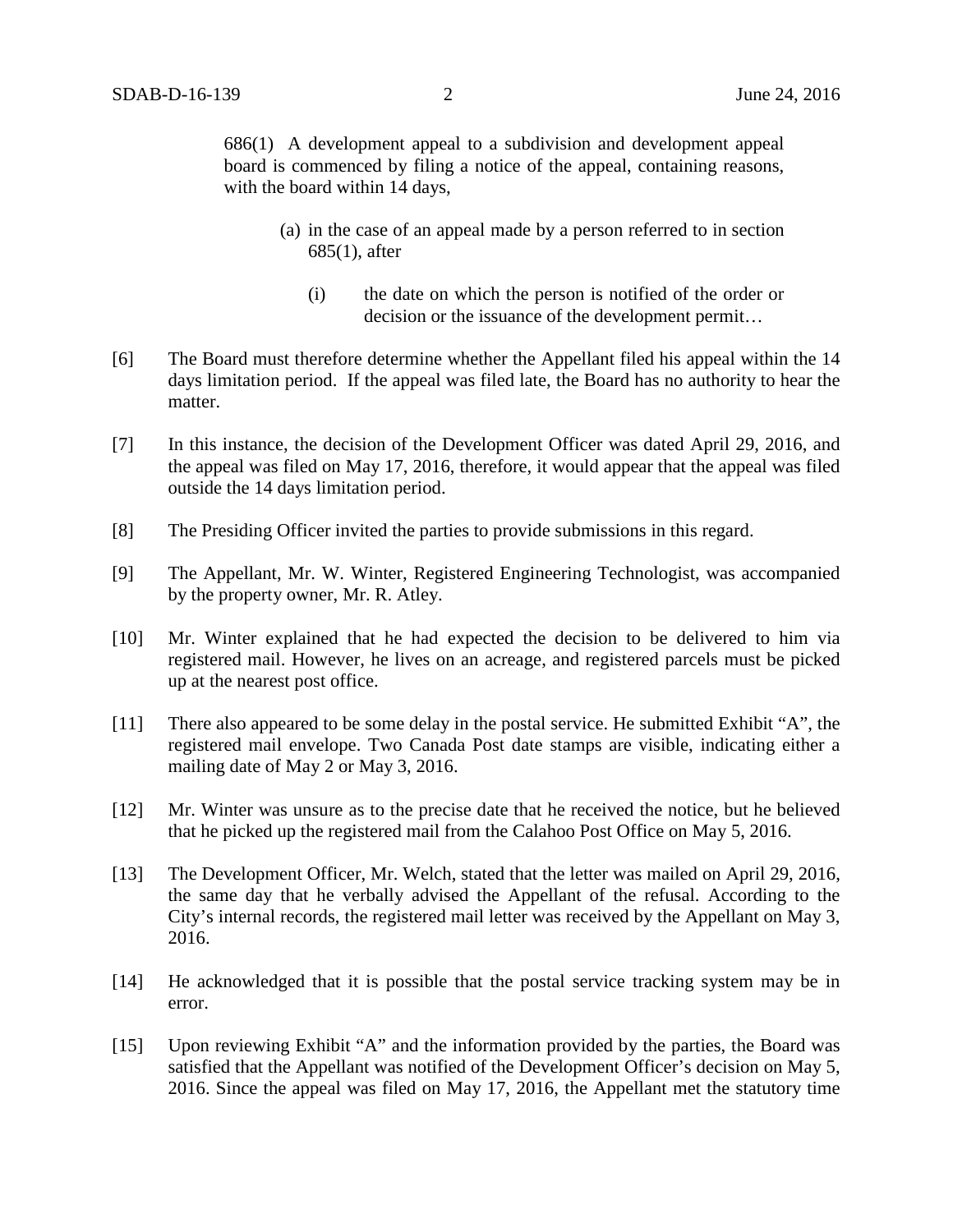limit pursuant to Section 686(1), and the Board therefore has jurisdiction to hear the appeal.

## **Summary of Hearing**

*i) Position of the Appellant, Mr. W. Winter*

#### Water Supply for the Purposes of Fire Safety

- [16] The proposed development is located in the Winterburn Industrial area. When Winterburn Industrial was annexed by the City in 1980, there was no water supply to the subject Site. To this day, there is still no water service to the Site.
- [17] The proposed development will be a 223 square metre building for the business, Ace Pallets. According to Mr. Winter, Section 3.2.5.8(1) of the Alberta Building Code ("ABC") states that water does not need to be supplied for a building that is under 600 square metres and not more than 3 storeys.
- [18] However, in his view, the ABC provides water supply guidelines for the purposes of building safety, whereas the Alberta Fire Code ("AFC") provides water supply guidelines for the purposes of fire safety. Neither the ABC nor the AFC provide guidelines for water supply during building construction.
- [19] In the absence of clear guidelines with respect to construction phase water supply, Mr. Winter relied upon Section 3.2.5.8 of the ABC and submitted that the water supply requirements stipulated by the Development Authority and Fire Rescue Services are not needed.
- [20] Upon questioning by the Board with respect to fire safety measures on the construction site, Mr. Winter explained that fire extinguishers are located throughout the site, and equipped to all vehicles. If needed, Ace Pallets would be prepared to install fire safety measures that are equivalent to those of neighbouring properties.
- [21] Mr. Winter acknowledged that water supply will be required for the building at some point in the future. The intent is to install a boiler system.
- [22] Mr. Winter noted that since all construction equipment is already on-site, the building could be completed within a week, as it has no windows and has only three doors. He emphasized that the pallets themselves are more of a fire hazard than the building, which will be used only for the repair and storage of the company's vehicles. It will not be used to run an automotive repair business. Equipment is also located at a safe distance from neighbouring properties, which should mitigate fire safety concerns.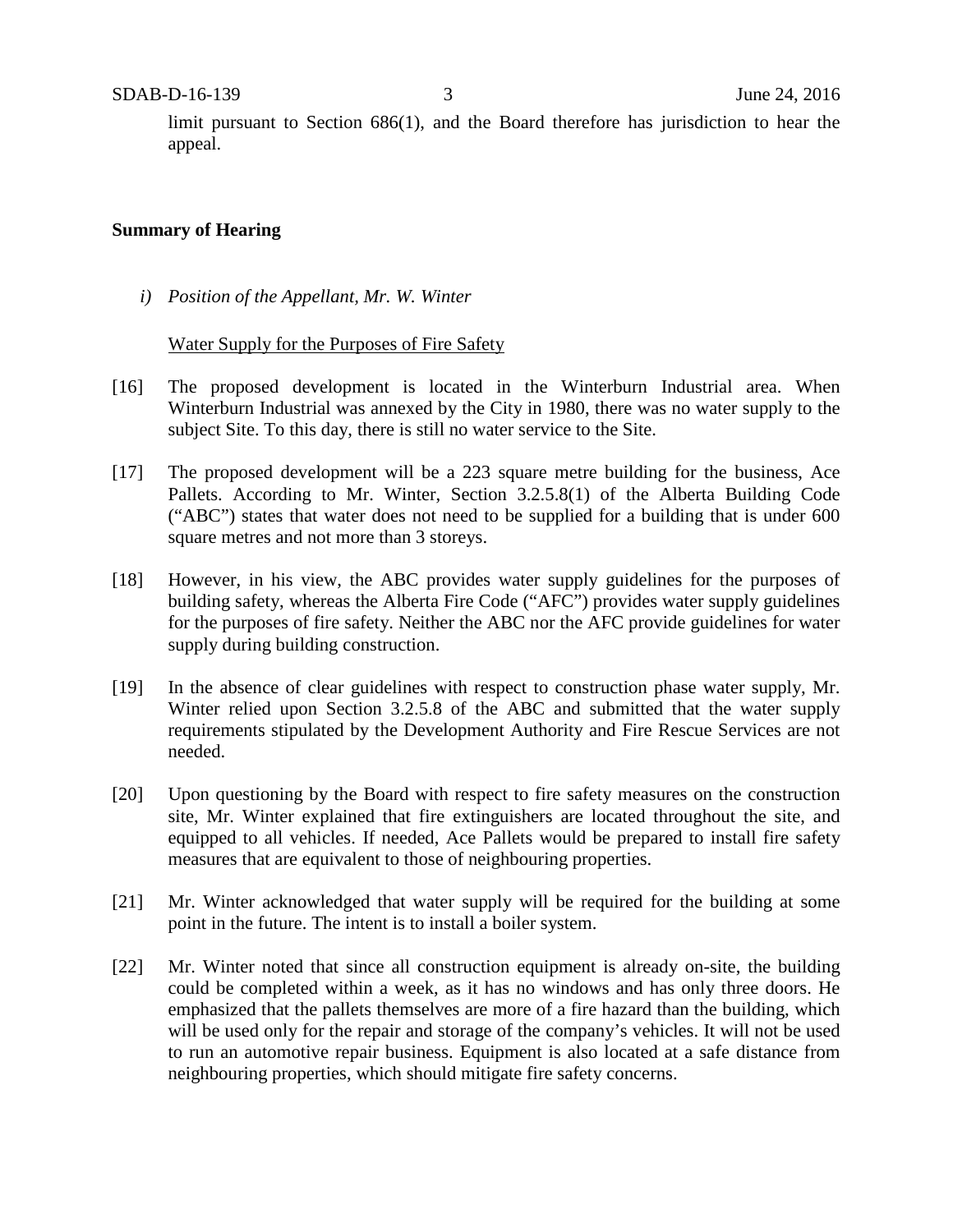# Recommended Development Permit Conditions

- [23] The Board referred the Appellant to the proposed development permit conditions as recommended by the Development Officer. Should the Board decide to grant the development permit, some or all of these proposed conditions may form part of the Board's decision. The Board questioned whether the Appellant had any concerns with respect to these conditions.
- [24] The Appellant objected to the first proposed condition, requiring that the applicant provide an assessment of required construction phase firefighting water using the Fire Underwriter's Survey methodology. Mr. Winter reiterated his submission that there are no clear regulations with respect to construction phase water in either the ABC or the AFC.
- [25] In Mr. Winter's view, the second proposed condition requiring the payment of an \$85,598.00/ha on-site storm levy amounts to double taxation. It was his understanding that the levy contributes to a collective fund. In the future, should the City decide to install a water and sewage system, the fund would be used to offset the costs. Mr. Winter objected to paying for the costs of construction phase water supply, while also having to pay a levy for the future supply of water.
- [26] In addition to opposing the on-site storm levy, Mr. Atley expressed confusion with respect to the sixth recommended condition, requiring the owner to reconstruct an existing access from the site as an 11.5 metre wide culvert crossing. It was his understanding that this matter had already been resolved.
	- *ii) Position of the Development Officer, Mr. I. Welch*
- [27] Mr. Welch was accompanied by representatives from the City of Edmonton's Fire Rescue Services, Ms. T. Edgecombe, Mr. C. Bardas, and Mr. B. Taylor.

## Site History

- [28] Mr. Welch explained that a couple of years ago, a fire occurred on the Site, resulting in the evacuation of nearby roads and other sites within a six block radius. The fire took approximately four hours to control, and several more hours to extinguish.
- [29] Mr. Bardas stated that during the fire, one of the challenges faced by firefighters was the lack of accessible water. The nearest water source, a single fire hydrant, was approximately 1.2 kilometres away. Fire Rescue Services from nearby Parkland County had to provide support, and water tanks were needed to transport firefighting water.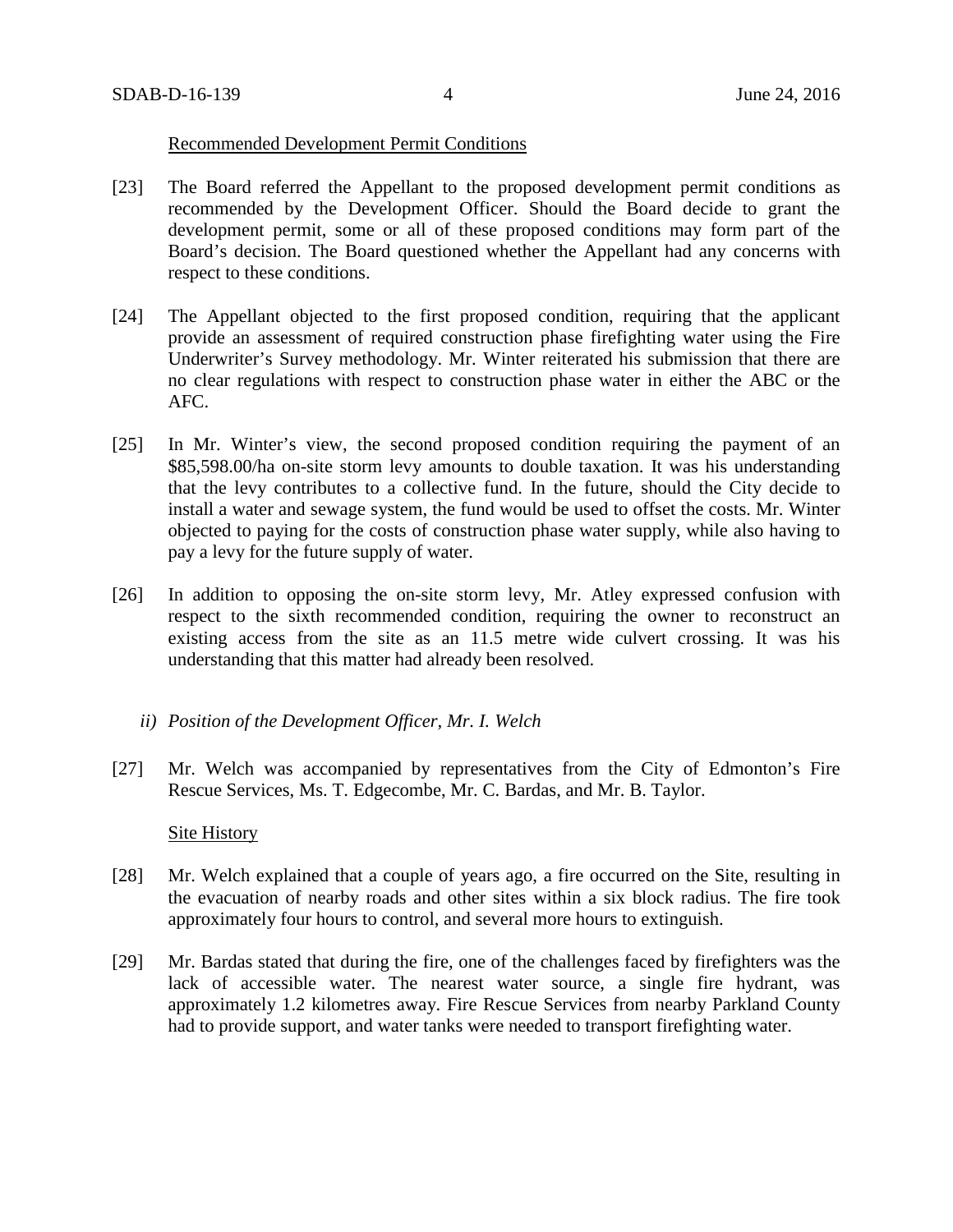- [30] To provide perspective regarding the fire risk presented by the subject property, Mr. Bardas explained that the Fire Insurance Rating for the City of Edmonton is rated 2 out of 10, whereas the rating for Winterburn Industrial is rated 9 out of 10.
- [31] Although the Appellant stated that equipment on the subject Site is located a safe distance from neighbouring properties, Mr. Bardas explained that when looking at fire spread or fire exposure, spatial separation from neighbouring properties examines various factors including the type of materials on-site. In this case, the risk of fire exposure is compounded by the storage of propane and fuel tanks on neighbouring properties, which is a major cause of fire spread. Furthermore, construction phase activities such as welding and cutting present significant fire risk. Should a fire break out, the on-site fire extinguishers will be insufficient for first responders.
- [32] The position of Sustainable Development is that the development raises concerns with respect to sufficient water supply for the construction phase of development. Following numerous attempts to resolve the matter with the Appellant, senior management directed that the development permit be denied.

## Recommended Development Permit Conditions

- [33] The Board noted that one of the Development Officer's reasons for refusal relied upon the information requirements under Section 13.1(3) of the *Edmonton Zoning Bylaw*, which states that the Development Officer may require an applicant to submit additional information to verify compliance of the proposed development with the regulations of the *Edmonton Zoning Bylaw*. The Development Officer refused to issue the permit because the Appellant failed to provide information regarding the proposed development's compliance with the AFC.
- [34] The Board noted the AFC is not part of the *Edmonton Zoning Bylaw* and questioned whether it was appropriate to use Section 13.1 as a basis for refusing the permit. Furthermore, the proposed development is a Permitted Use without variances and the Board asked whether, in these circumstances it would have been more appropriate to issue a permit with conditions for AFC compliance.
- [35] Mr. Welch acknowledged that this particular development presents unique circumstances he has not encountered before. In this instance, the challenge is that construction phase water supply is not specifically within the purview of other departments such as Drainage or Transportation. For example, should the development be granted and the application moves forward to the Building Permit stage, the reviewing officer may fail to address the construction phase water supply issue because the ABC does not deal specifically with this matter. In short, due to the various statutory limitations upon the authority of various City departments, there is the possibility that the development will "fall through the cracks" and be approved, despite the significant fire risks. In Sustainable Development's view, to allow the development to occur due to gaps in the various regulatory frameworks could result in potential negligence claims against the City.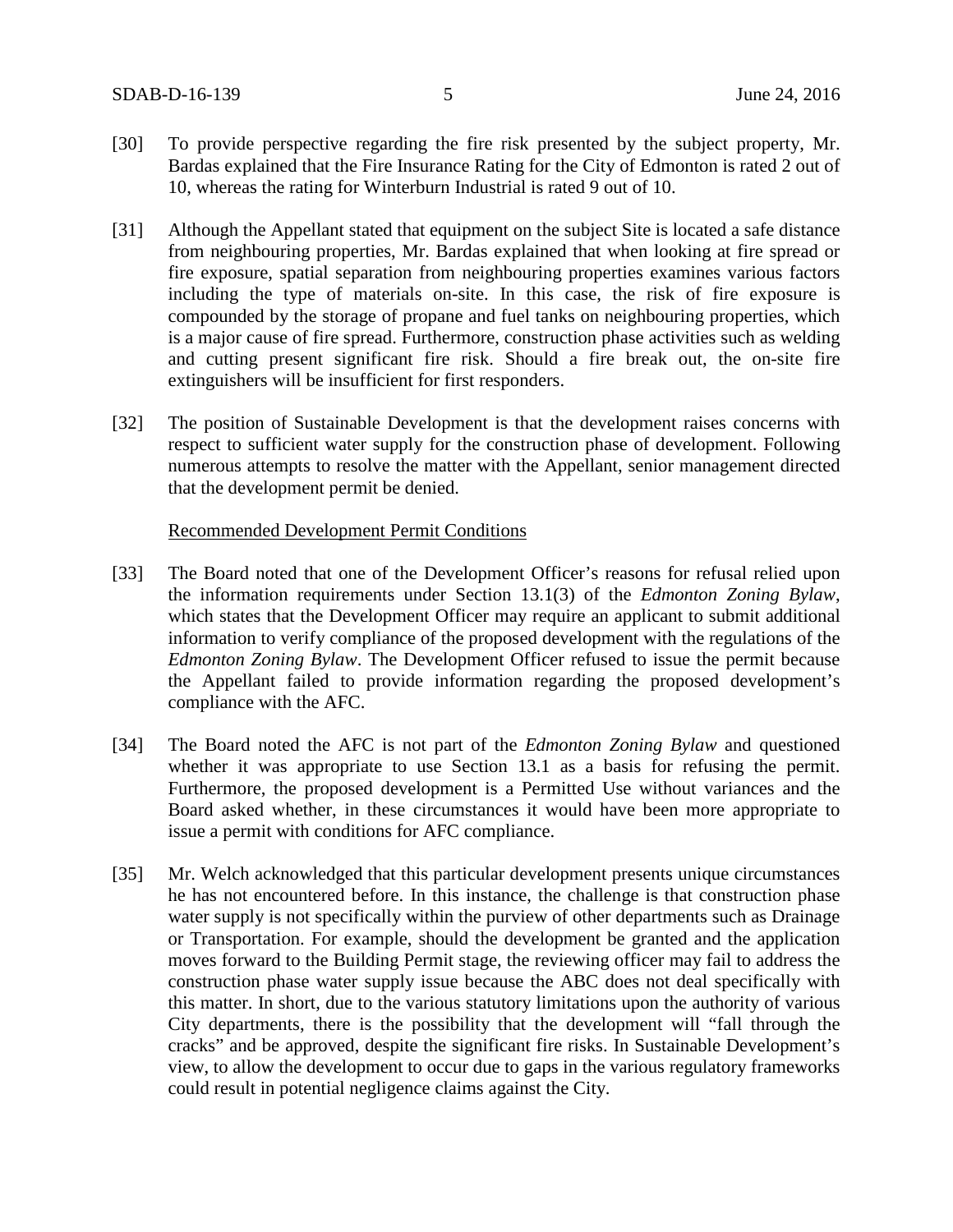- [36] After various internal discussions, it was determined that construction phase water supply could be addressed under Section 15(4) of the *Edmonton Zoning Bylaw.* Typically, the Development Authority would apply Section 15(4) such that water supply requirements are a condition of an approved development permit.
- [37] However, it was determined that Section 15(4) could also be interpreted to allow a Development Officer to address deficiencies in water supply requirements at the development application stage. In this case, since the water supply requirements have not been met, senior management directed that the development permit be denied. It therefore followed that failure to meet the informational requirements under Section 13.1(3) for AFC compliance could also serve as grounds for refusal.
- [38] The Board drew attention to a 2013 Alberta Court of Appeal decision, wherein the Court held that "Building permits are governed by different legislation, the *Alberta Safety Codes Act*, RSA 2000, c S-1 and the *Alberta Building Code Regulation*, Alta Reg 117/2007 and are not within the Board's jurisdiction" (*Pinilla v Calgary SDAB,* 2013 ABCA 291, at para 25). The Board questioned whether it was appropriate to address what appear to be Safety Codes matters before a hearing of the Subdivision and Development Appeal Board.
- [39] Mr. Bardas acknowledged that the Board's jurisdiction is generally limited to matters under the *Edmonton Zoning Bylaw*. In this case, the Board's jurisdiction to address construction phase water supply arises from Section 15(4) of the *Edmonton Zoning Bylaw*.
- [40] Further, he submitted that the Board is not being asked to apply the various Codes under the *Alberta Safety Codes Act.* Indeed, a large regulatory gap exists between the provisions of the *Alberta Safety Codes Act* and standards for urban municipality design. For example, the *Alberta Safety Codes Act* does not deal with the requirement for fire hydrants in neighbourhoods. There are also differences between water supply requirements under the *Alberta Safety Codes Act* compared to provincial environmental guidelines, which direct municipalities to develop fire safety measures that apply to construction standards. Finally, the *Alberta Safety Codes Act* does not account for the different fire safety needs of rural and urban environments.
- [41] Mr. Welch explained that the first recommended condition as set out in his written submissions serves as a "last resort" alternative solution that could fill the gap within the existing regulatory framework. The proposed condition states that "PRIOR TO THE RELEASE OF DRAWINGS FOR BUILDING PERMIT REVIEW, the applicant or landowner shall provide an assessment of required firefighting water for construction…" [emphasis as per original document]. In his view, this condition would be sufficient to prevent the development from moving forward without the implementation of proper water supply measures.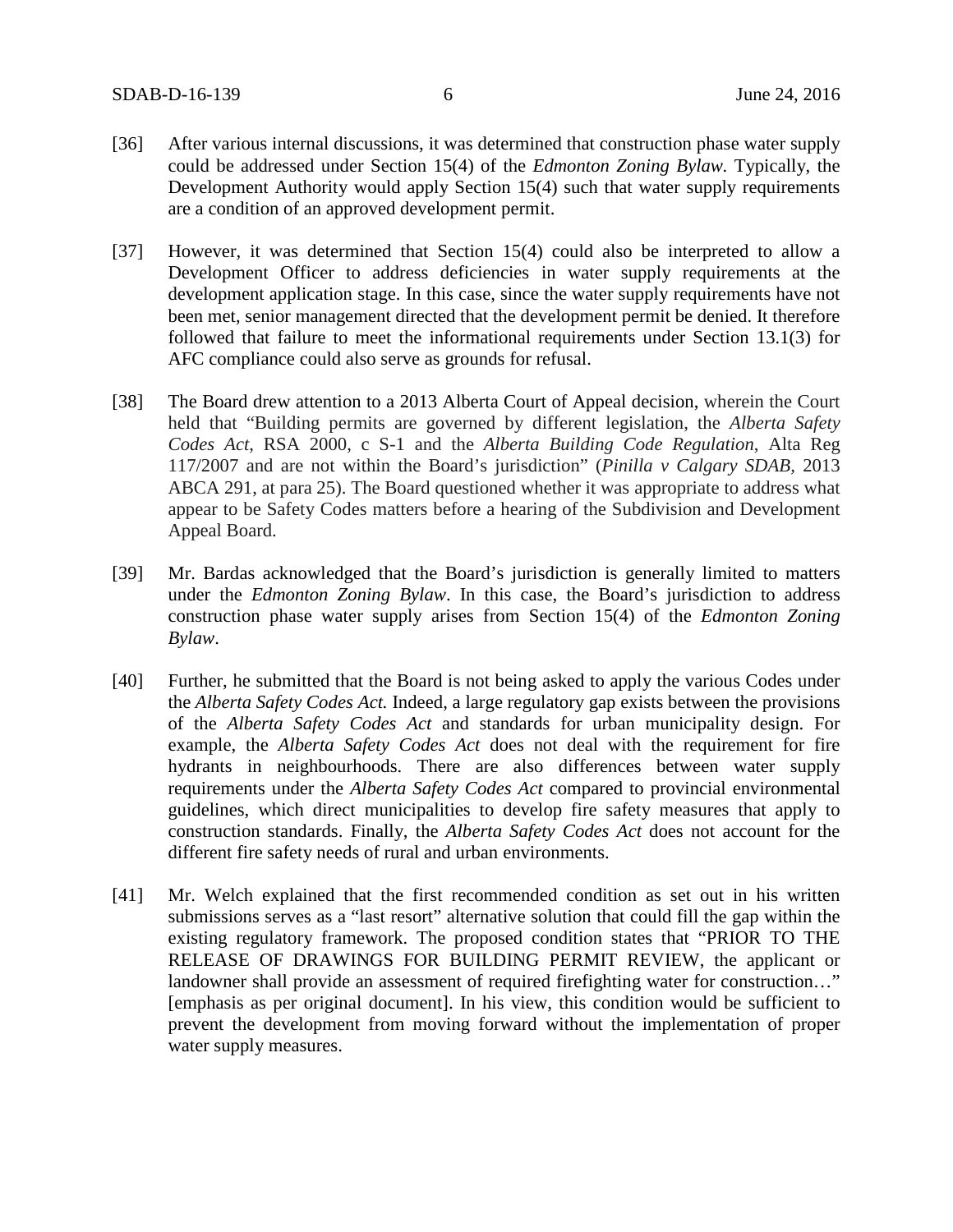- [42] Upon questioning by the Board about the wording of the condition, Mr. Welch clarified that his preference would be for the "implementation" rather than an "assessment" of construction phase firefighting water. Mr. Bardas added that when Fire Rescue Services is involved with conditions for subdivision approvals, the standard phrasing for conditions is for the "provision" of construction site firefighting water, not mere "assessment."
- [43] With respect to the proposed second condition, Mr. Welch clarified that the quoted rate is per hectare, but the subject Site is assessed at approximately 4/10 of a hectare, therefore, the Appellant would be paying less than \$85,598/ha for the Onsite Storm levy.

### *iii) Rebuttal of the Appellant*

- [44] Mr. Winter stated that he has spoken with a representative from the Fire Underwriter, who stated that the Fire Insurance Rating for Winterburn Industrial has been assessed at 10 out of 10, and that the area would be rated a higher risk if possible.
- [45] He also noted that the Site consists of two lots, so in fact, the Onsite Storm levy would still total approximately \$85,598/ha.

### **Decision**

[46] The appeal is ALLOWED and the decision of the Development Authority is REVOKED. The development is GRANTED, subject to the following CONDITIONS:

> 1) PRIOR TO THE RELEASE OF DRAWINGS FOR BUILDING PERMIT REVIEW, the applicant or landowner shall provide firefighting water for construction using the Fire Underwriter's Survey methodology, to the satisfaction of the Development Officer.

> 2) PRIOR TO THE RELEASE OF DRAWINGS FOR BUILDING PERMIT REVIEW, the owner shall enter into a Servicing Agreement in accordance to the following:

# **a) Permanent Area Contribution (PAC) & Sanitary Servicing Strategy Expansion Assessment (EA)**

The PACs must be paid by entering into a servicing agreement, which will be prepared by Sustainable Development. The applicant/owner should contact Dan-Christian Yeung at [\(780\) 496-](tel:%28780%29%20496-4195) [4195,](tel:%28780%29%20496-4195) upon issuance of the Development Permit, when he/she is ready to initiate the servicing agreement and make payment.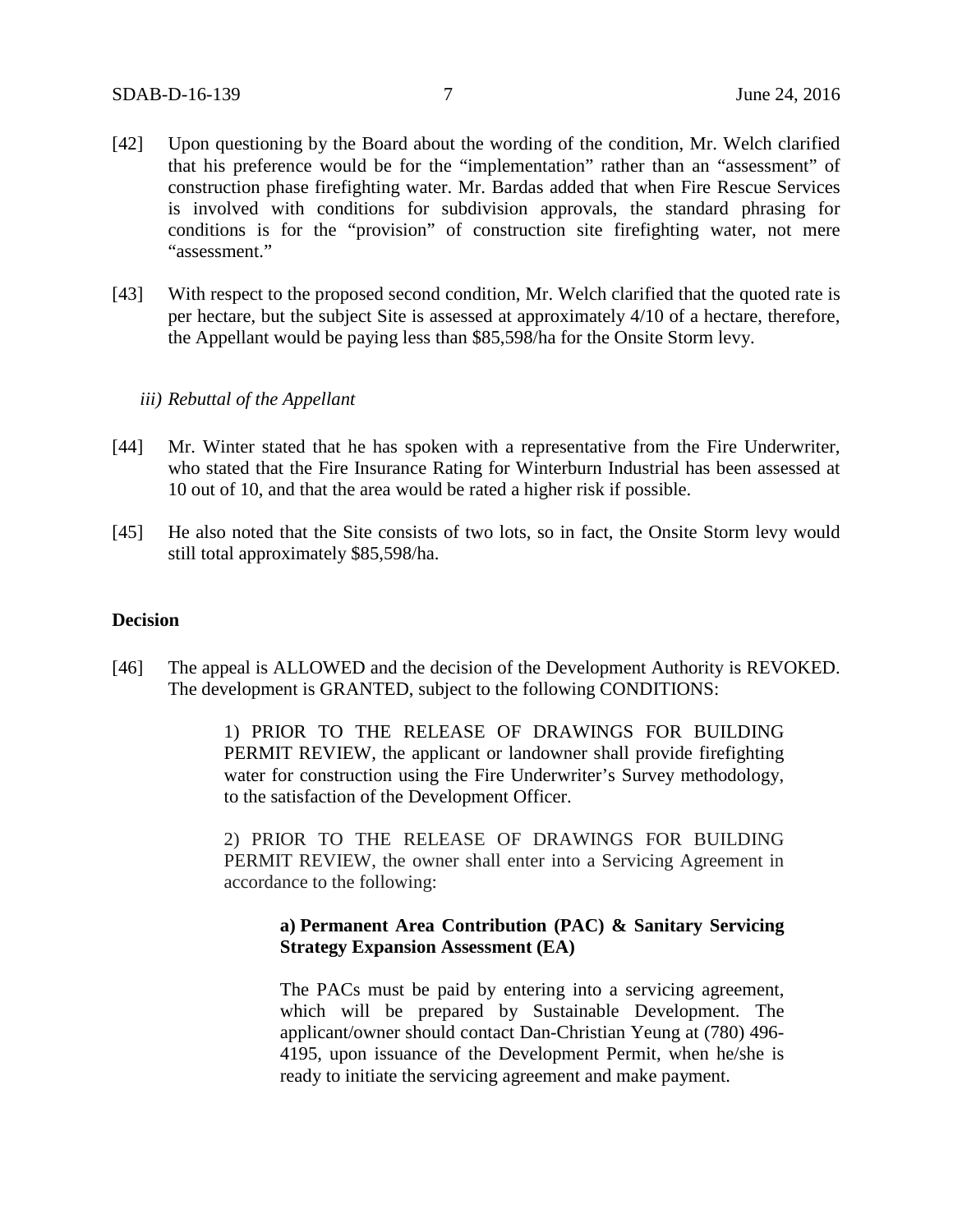Assessment area is **0.4138 ha**. The following is for information purposes and the rates are in year 2014. The final PAC amounts will be based on the prevailing rates at the time the applicant/owner pays and enters into a servicing agreement with the City.

- · **Winterburn Industrial North (Yellowhead Industrial) Onsite Storm: \$85,598/ha**
- · **Winterburn Industrial Area Master Plan: \$125/ha**
- · **Area Master Drainage Study (NW Annex I-130): \$43/ha**
- · **Winterburn Industrial North (Yellowhead Industrial) Onsite Sanitary: \$25,240/ha**
- · There may also be PAC over-expenditure payment which can only be determined at the time the applicant/owner is ready to enter into a servicing agreement.
- · **EA (WESS): \$23,278/ha**

3) PRIOR TO THE RELEASE OF DRAWINGS FOR BUILDING PERMIT REVIEW, the applicant or property owner shall provide a guaranteed security to ensure that landscaping is provided and maintained for two growing seasons. The Landscape Security may be held for two full years after the landscaping has been completed. This security may take the following forms:

- a) cash to a value equal to 100% of the established landscaping costs, or
- b) an irrevocable letter of credit having a value equivalent to 100% of the established landscaping costs.

Any letter of credit shall allow for partial draws. If the landscaping is not completed in accordance with the approved Landscape Plan(s) within one growing season after completion of the development or if the landscaping is not well maintained and in a healthy condition two growing seasons after completion of the landscaping, the City may draw on the security for its use absolutely. (Reference Section 55.6).

4) PRIOR TO THE RELEASE OF DRAWINGS FOR BUILDING PERMIT REVIEW, the owner must enter into a Municipal Improvement Agreement with the City for the following improvements:

- a) removal of the existing 3.66 m culvert crossing to 224 Street (including removal of culvert pipe); and
- b) construction of a new 11.5 m culvert crossing to 224 Street, to be located a minimum of 9 m north of the south property line.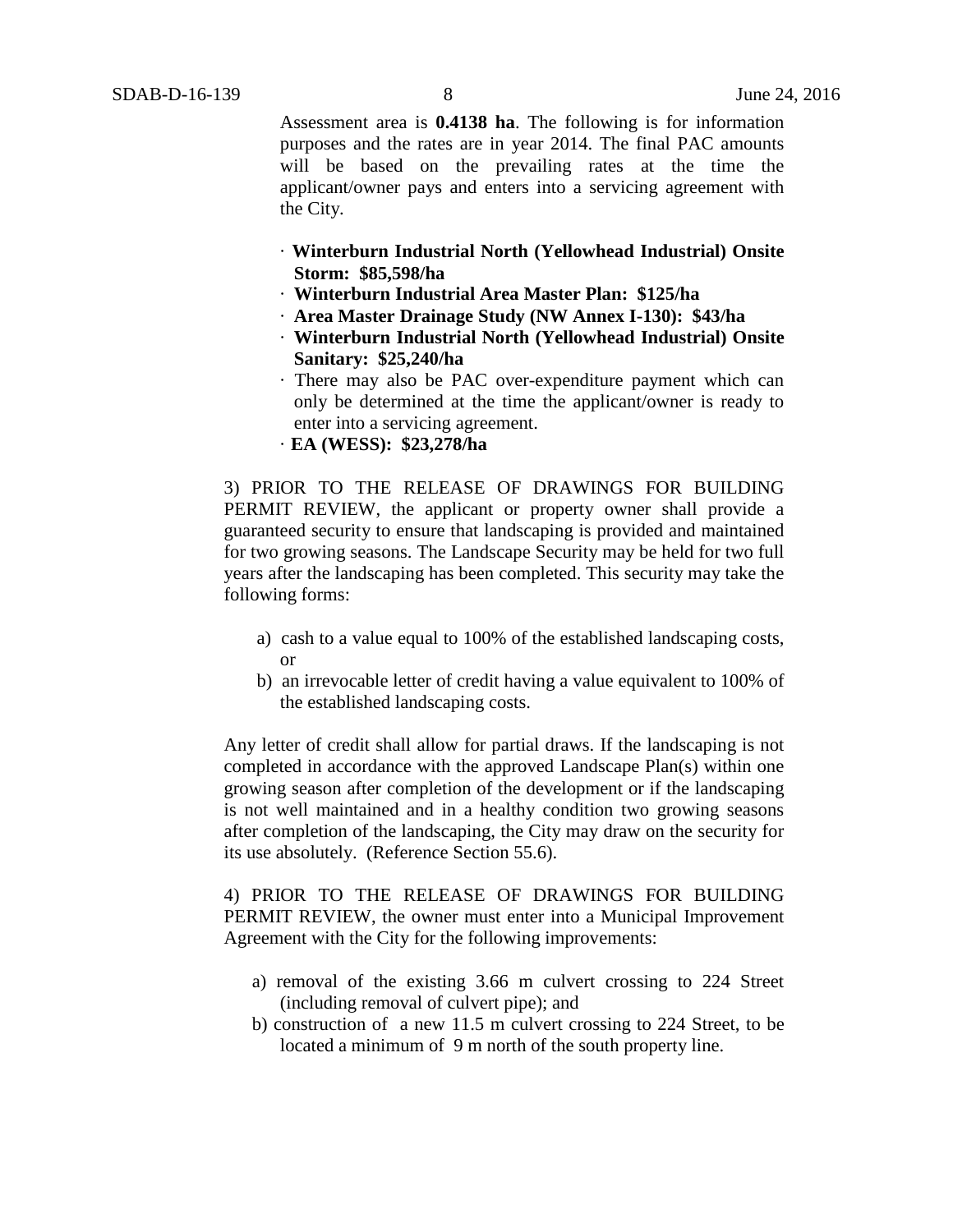The Agreement must be signed by the property owner and returned to Transportation Services to the attention of Loli Fernandez (780-944-7683) including an irrevocable Letter of Credit in the amount of \$30,000 to cover 100% of construction costs. The Agreement will be forwarded directly to the owner for his signature. Once signed, the owner is required to have a Civil Engineer submit stamped engineering drawings for approval by the Transportation Services.

5) PRIOR TO THE RELEASE OF DRAWINGS FOR BUILDING PERMIT REVIEW, the owner must enter into a Servicing Agreement with the City of Edmonton for the payment of the ARA owing. This lot is within the Winterburn Industrial Arterial Roadway Assessment (ARA) catchment. The amount of ARA owing using the 2014 rate totals \$25,310 for the entire site. The assessment amount may be adjusted to reflect the current ARA rate at the time the Servicing Agreement is signed. The owner must contact Jordan Wacher (780-442-7042) of Sustainable Development for more information on the Servicing Agreement and ARA owing.

6) There is an existing access from the site to 224 Street; however, it does not meet current City of Edmonton standards. The owner must reconstruct the access as an 11.5 m wide culvert crossing to be located a minimum of 9 m north of the south property line.

7) There is an existing power pole in the vicinity of the proposed 11.5 m access to 224 Street, as per the Transportation Services memorandum dated 1 April 2015. The access must maintain a minimum clearance of 1.5 m from the power pole and/or guy-wire. The applicant should contact Andy Balding (780-412-3520) of EPCOR Distribution & Technologies for more information. Should relocation of the pole/guy-wire be required, all costs associated with relocation must be borne by the owner/applicant.

8) Any hoarding or construction taking place on road right-of-way requires an OSCAM (On-Street Construction and Maintenance) permit. It should be noted that the hoarding must not damage boulevard trees. The owner or Prime Contractor must apply for an OSCAM online at:

http://www.edmonton.ca/bylaws\_licences/licences\_permits/oscampermit-request.aspx

9) Any boulevard damage occurring as a result of construction traffic must be restored to the satisfaction of Transportation Services, as per Section 15.5(f) of the Zoning Bylaw. The boulevard will be inspected by Transportation Services prior to construction, and again once construction is complete. All expenses incurred for repair are to be borne by the owner.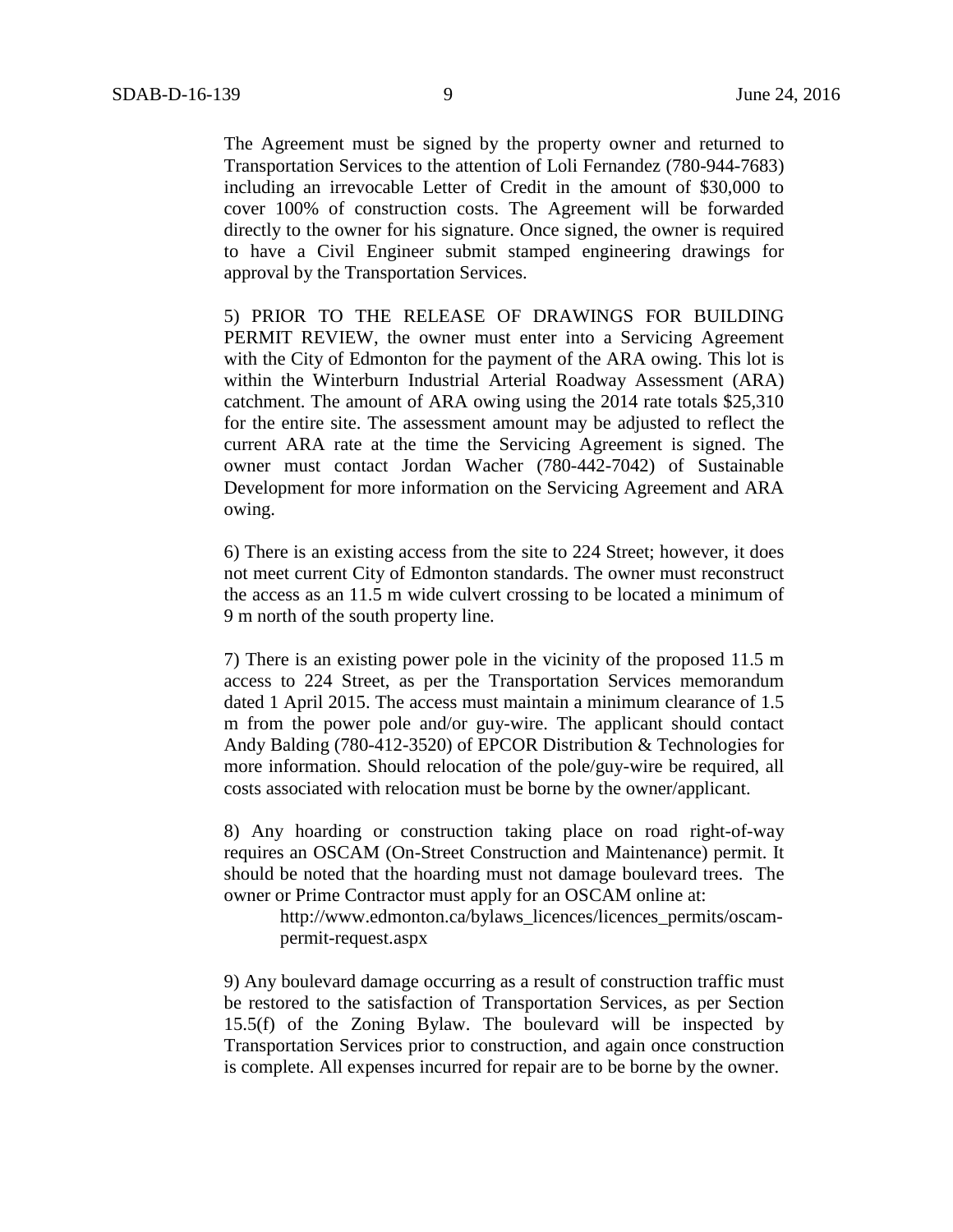10) Bicycle parking shall be provided in accordance to Section 54.3 and to the satisfaction of the Development Officer.

11) The off-street parking, loading and unloading (including aisles or driveways) shall be hardsurfaced, curbed, drained and maintained in accordance with Section 54.6.

12) Landscaping shall be in accordance to the approved landscape plan, Section 55, and to the satisfaction of the Development Officer.

13) Exterior lighting shall be developed to provide a safe lit environment in accordance with Sections 51 and 58 and be to the satisfaction of the Development Officer.

14) Any outdoor lighting for any development shall be located and arranged so that no direct rays of light are directed at any adjoining properties, or interfere with the effectiveness of any traffic control devices. (Reference Section 51 of the Edmonton Zoning Bylaw 12800).

ADVISEMENTS (As per Transportation Services Memorandum dated 1 April 2015):

1. The garbage location has not been identified on the site plan. Garbage bins must be located so that all turning maneuvers for the waste management vehicles are accommodated on site.

2. The Winterburn Industrial ARA catchment is set up as a means for cost sharing the arterial roadway construction within the Winterburn Industrial Area. For further information regarding Arterial Roadway Assessments, please contact Jordan Wacher (780-442-7042) of Sustainable Development, Current Planning.

3. Upon future development of the subject property, Transportation Services may require upgrades to the surrounding roadways. All costs associated with the upgrades shall be borne by the owner/applicant.

# **Reasons for Decision**

- [47] The proposed development is a General Industrial Use, which is a Permitted Use in the IM Medium Industrial Zone.
- [48] Section 642(1) of the *Municipal Government Act* states: "When a person applies for a development permit in respect of a development provided for by a land use bylaw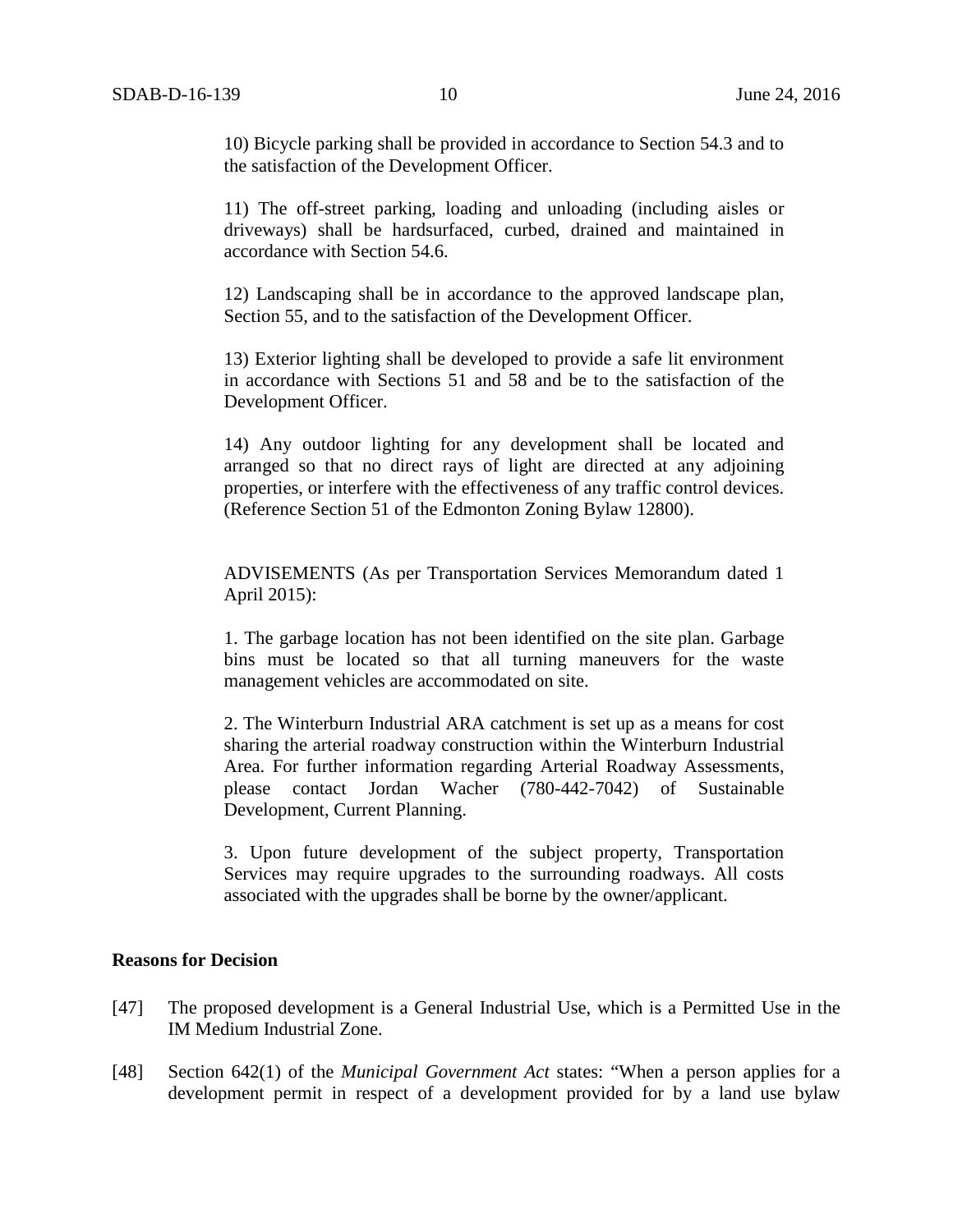pursuant to section  $640(2)(b)(i)$ , the development authority must, if the application otherwise conforms to the land use bylaw, issue a development permit with or without conditions as provided for in the land use bylaw."

- [49] All parties acknowledge that the proposed development is for a Permitted Use without variances. Section 642(1) indicates that in these circumstances, the Development Authority must issue the permit, although conditions may be imposed as provided for in the *Edmonton Zoning Bylaw*.
- [50] In his reasons for refusal, the Development Officer referred to Section 13.1(3), indicating that the Appellant had not provided any information regarding the proposed development's compliance with the Alberta Fire Code ("AFC"). However, Section 13.1(3) speaks to information that is considered necessary to verify that the proposed use complies with the regulations of the *Edmonton Zoning Bylaw*, and makes no reference to compliance with the AFC. Accordingly, the Board is of the view that this was an improper reason to refuse the development permit.
- [51] Section 15(1) states that the Development Officer may only impose conditions on the approval of a permitted development if the power to do so is clearly specified elsewhere in the *Edmonton Zoning Bylaw*. Section 15(4) states that the Development Officer may, *as a condition of issuing a development permit*, require the applicant to make satisfactory arrangements for the supply of, among other things, water. [Emphasis added]
- [52] The Development Officer elected to refuse the development permit on the basis that the Applicant had not made satisfactory arrangements for the supply of water. In particular, the Development Officer was concerned about the supply of water as required by the AFC.
- [53] The Board is of the view that the wording of Section 15(4) regarding the supply of water is sufficiently broad to encompass all water requirements for development, including water requirements pursuant to the AFC. However, Section 15(4) does not provide authority to refuse a development permit for a Permitted Use without variances, even if satisfactory arrangements for water supply are not met. Rather, Section 15(4) provides authority to the Development Officer, and therefore this Board, to add a condition to a development permit for the supply of water. For this reason, the Board is of the view that the Development Officer erred in electing to refuse to issue the development permit as opposed to placing appropriate conditions on the development permit.
- [54] The Board heard evidence that the *Alberta Safety Codes Act* does not deal with the provision of water supply for firefighting purposes. The concern of both the Development Authority and Fire Rescue Services is that, by issuing the development permit, these necessary arrangements for firefighting water will fall through the gaps between the requirements of the AFC and the *Alberta Safety Codes Act.* However, the Development Officer did concede that a properly worded condition attached to the development permit would alleviate this concern.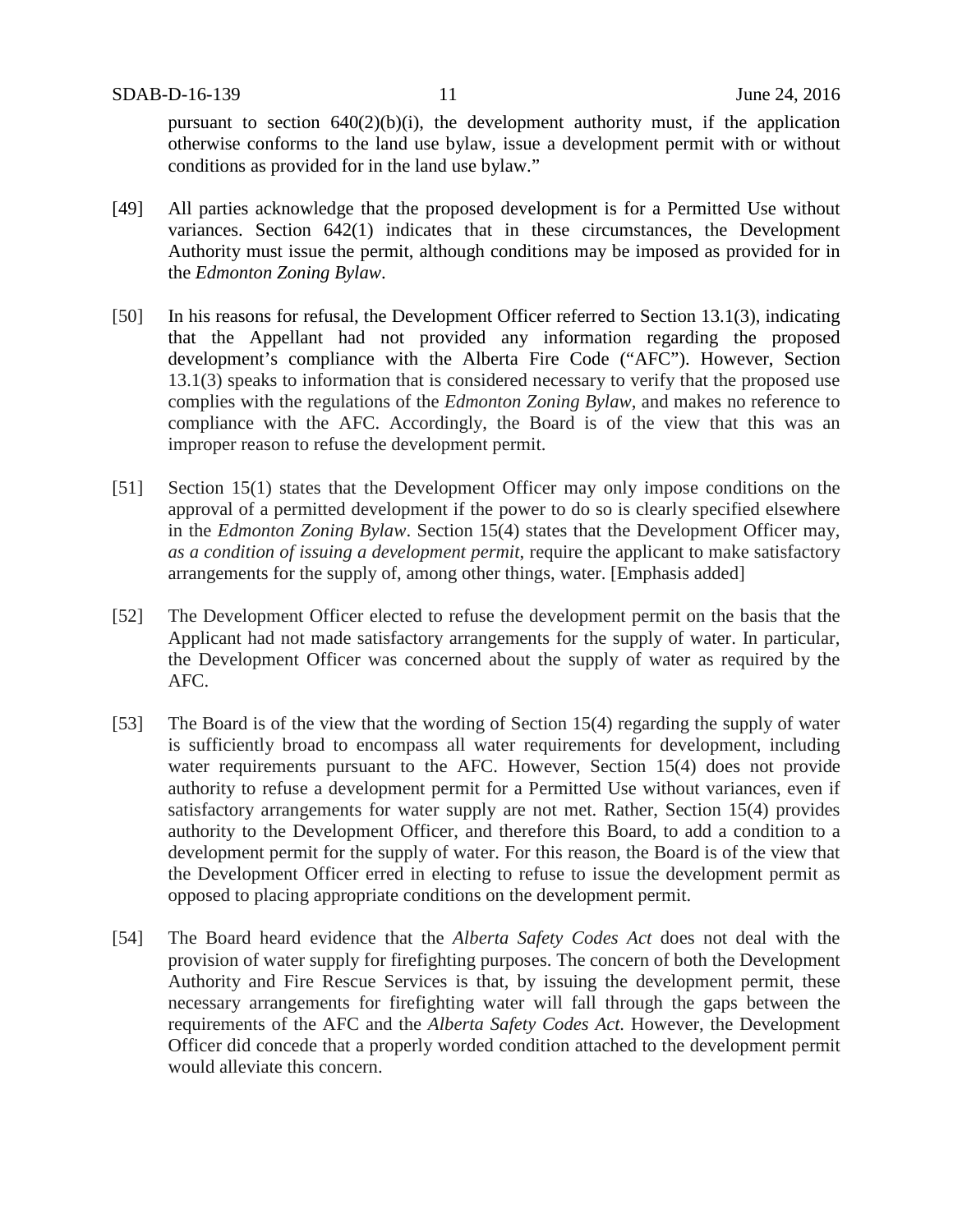SDAB-D-16-139 12 June 24, 2016

- [55] The Board is of the view that the first condition attached to this development permit will address the need to ensure that the water supply to this development will be adequate for fire safety reasons during the construction phase.
- [56] All parties agree that the fire risk is extreme. The circumstances surrounding this development are unusual, and the Board is of the view that although it does not have the jurisdiction to deal with AFC matters, the presence of a significant fire risk constitutes a valid planning consideration.
- [57] In addition, the Board accepts that the Winterburn Industrial area, having been annexed by the City of Edmonton in 1980, presents various challenges with respect to utilities servicing. The Board heard evidence about a 2013 fire in the neighbourhood that resulted in challenges to firefighting personnel who had to battle the blaze with access to only a single fire hydrant located 1.2 kilometres from the fire. The Board accepts that Winterburn Industrial is inadequately serviced with water supply for firefighting purposes.
- [58] For the above reasons, this Board is of the view that the proposed development presents significant planning-related challenges such that the development should not occur unless there are appropriate conditions to ensure that water supply for firefighting purposes during the construction phase is adequate. Failure to provide a condition for the provision of required firefighting water during construction has the potential to materially impact the use, enjoyment and value of neighbouring properties. As such, the condition regarding the provision of water for firefighting during construction is appropriate.

Mr. M. Young, Presiding Officer Subdivision and Development Appeal Board

Board Members in Attendance K. Cherniawsky; C. Chiasson; R. Hobson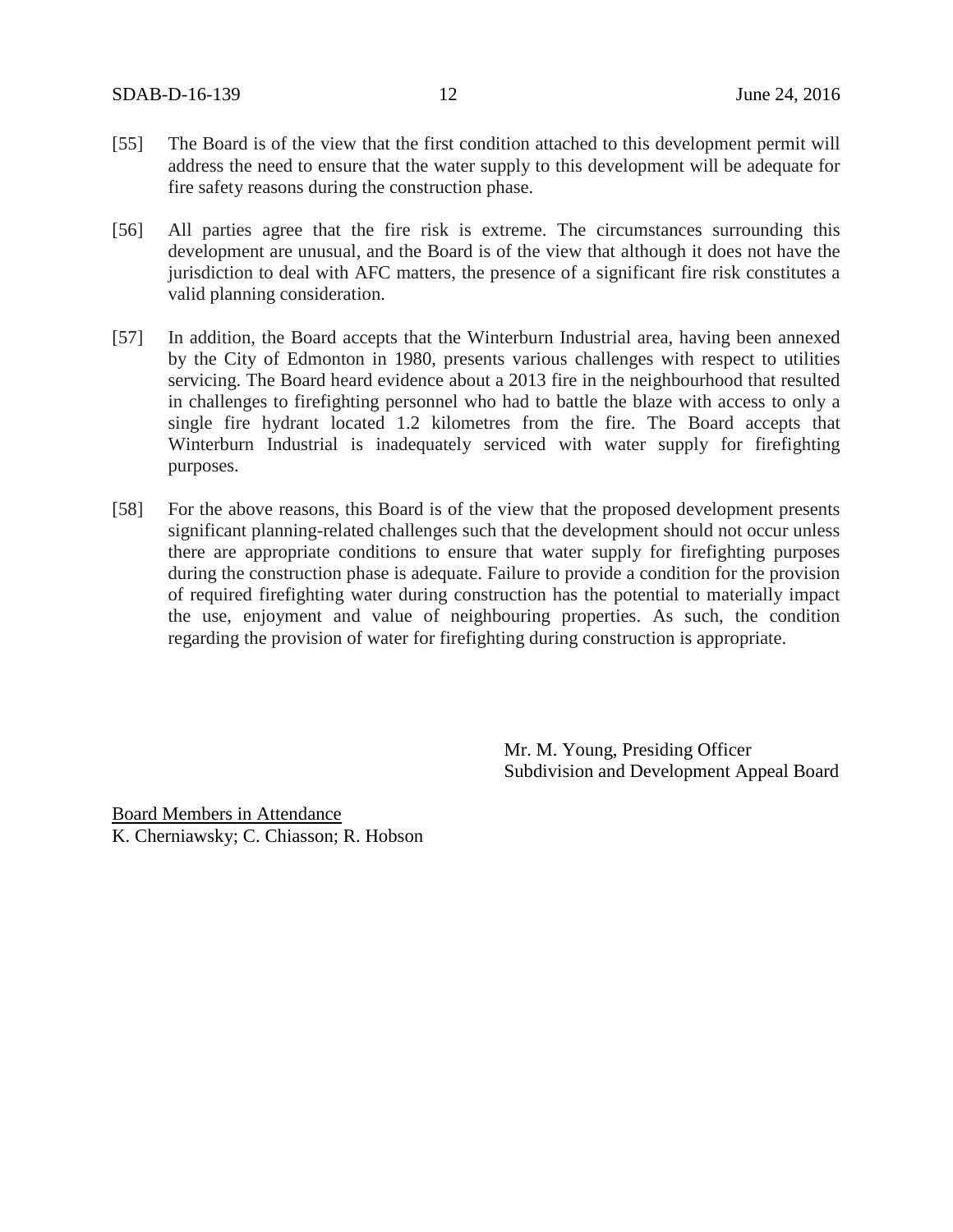# **Important Information for the Applicant/Appellant**

- 1. This is not a Building Permit. A Building Permit must be obtained separately from the Sustainable Development Department, located on the  $5<sup>th</sup>$  Floor, 10250 – 101 Street, Edmonton.
- 2. Obtaining a Development Permit does not relieve you from complying with:
	- a) the requirements of the *Edmonton Zoning Bylaw*, insofar as those requirements have not been relaxed or varied by a decision of the Subdivision and Development Appeal Board;
	- b) the requirements of the *Alberta Safety Codes Act*, RSA 2000, c S-1;
	- c) the requirements of the *Permit Regulation*, Alta Reg 204/2007;
	- d) the requirements of any other appropriate federal, provincial or municipal legislation; and
	- e) the conditions of any caveat, covenant, easement or other instrument affecting a building or land.
- 3. When an application for a Development Permit has been approved by the Subdivision and Development Appeal Board, it shall not be valid unless and until any conditions of approval, save those of a continuing nature, have been fulfilled.
- 4. A Development Permit will expire in accordance to the provisions of Section 22 of the *Edmonton Zoning Bylaw 12800*, as amended.
- 5. This decision may be appealed to the Alberta Court of Appeal on a question of law or jurisdiction under Section 688 of the *Municipal Government Act*, RSA 2000, c M-26. If the Subdivision and Development Appeal Board is served with notice of an application for leave to appeal its decision, such notice shall operate to suspend the Development Permit.
- 6. When a decision on a Development Permit application has been rendered by the Subdivision and Development Appeal Board, the enforcement of that decision is carried out by the Sustainable Development Department, located on the 5th Floor, 10250 – 101 Street, Edmonton.

*NOTE: The City of Edmonton does not conduct independent environmental checks of land within the City. If you are concerned about the stability of this property for any purpose, you should conduct your own tests and reviews. The City of Edmonton, when issuing a development permit, makes no representations and offers no warranties as to the suitability of the property for any purpose or as to the presence or absence of any environmental contaminants on the property.*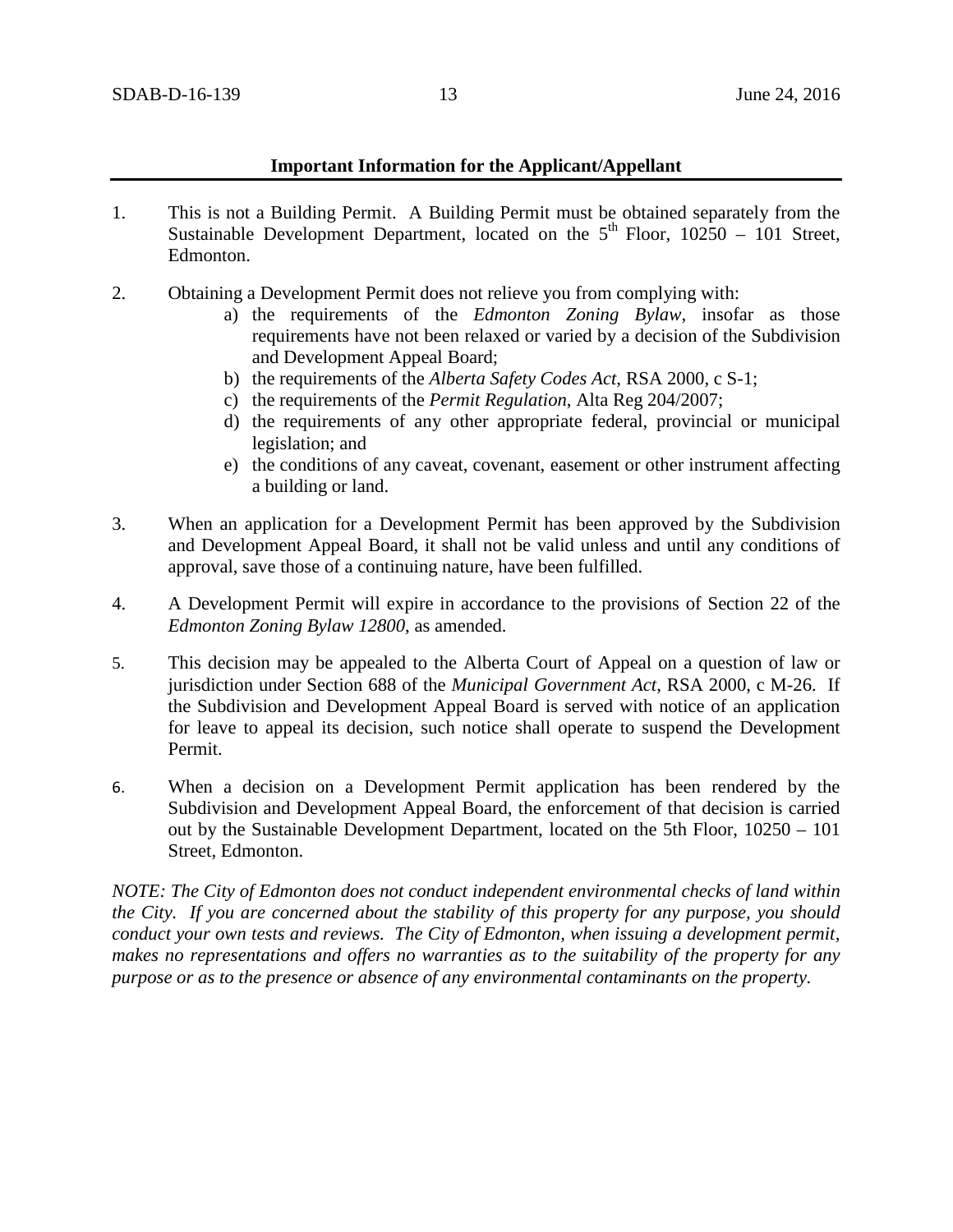

*10019 – 103 Avenue NW Edmonton, AB T5J 0G9 P: 780-496-6079 F: 780-577-3537 [sdab@edmonton.ca](mailto:sdab@edmonton.ca) edmontonsdab.ca*

Date: June 24, 2016 Project Number: 187777099-001 File Number: SDAB-D-16-140

# **Notice of Decision**

[1] On June 9, 2016, the Subdivision and Development Appeal Board heard an appeal that was filed on May 17, 2016. The appeal concerned the decision of the Development Authority, issued on April 27, 2016, to refuse the following development:

> To operate a Major Home Based Business (Storage and sales of trucks with demos inside closed shop- Hydro-Vac Unlimited Sales Ltd).

- [2] The subject property is on Plan 7521733 Blk 2 Lot 3, located at 2340 28 Avenue SW, within the RR Rural Residential Zone.
- [3] The following documents, which were received prior to the hearing and are on file, were read into the record:
	- Appellant's written submissions, received June 9, 2016;
	- Copy of the Development Permit application and refusal decision;
	- Copy of the Canada Post receipt confirming delivery of the refusal decision on May 6, 2016;
	- Written submissions of the Development Officer, dated June 2, 2016;
	- Letter of opposition, dated and received June 9, 2016; and
	- Copy of the Board's 1999 decision, SDAB-D-99-043, as referenced in the Letter of opposition.

# **Preliminary Matter**

- [4] At the outset of the appeal hearing, the Presiding Officer confirmed with the parties in attendance that there was no opposition to the composition of the panel.
- [5] The appeal was filed on time, in accordance with Section 686 of the *Municipal Government Act,* RSA 2000, c M-26.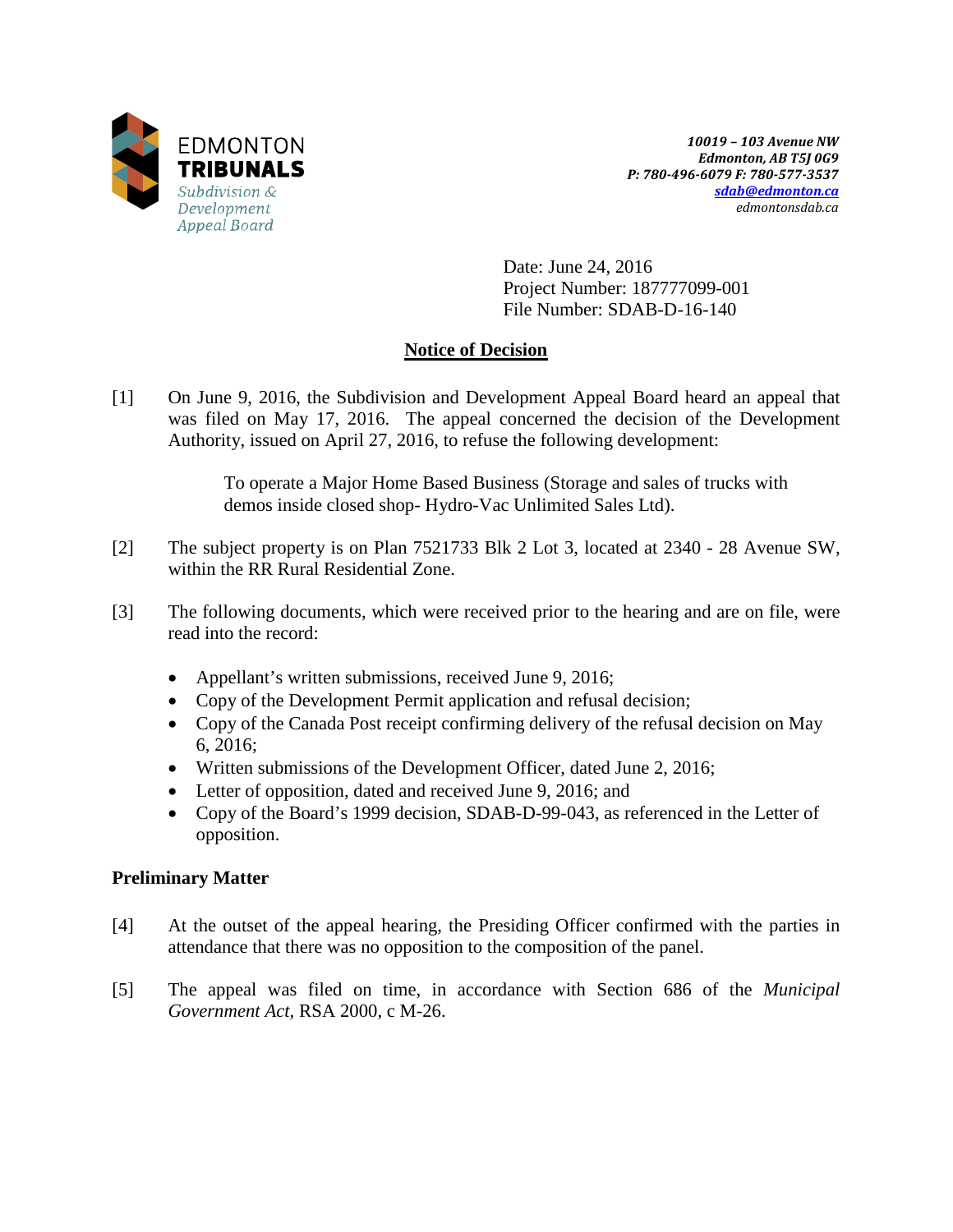# **Summary of Hearing**

- *i) Position of the Appellant, Mr. K. Heather*
- [6] Mr. Heather was represented by legal counsel, Mr. P. Barrette.

# Site Context

[7] The subject property is accessed via the front drive entrance using a public cul de sac. The truck shop is located in the northernmost Accessory building on the property. To the east of the Accessory building is a line of trees running east-west. Trucks are also parked behind this row of trees. Further north of this tree line is an open field of approximately 80 acres. In addition to the truck business, the Site also runs a bee hive and tree farm operation. The neighbour appearing in opposition to the development resides west of the subject property.

## Proposed Development

- [8] The proposed development is for the sale of new and used vacuum trucks. To avoid disturbing neighbours, truck testing is restricted to the inside of the shop. Trucks are tested outside the shop only when the customer has expressed serious interest and has the purchase funds prepared. The shop has various insulation measures, including R24 insulation in the walls and Styrofoam insulation for the door.
- [9] Mr. Heather explained that due to his wife's illness, he is looking to sell the business, at which point, the trucks will be removed immediately from the property as a condition of sale. In the meantime, the business must continue operating to some extent to demonstrate its viability to potential buyers. He therefore requests that the Board grant a temporary development permit of five years or as long as the Board deems fit.
- [10] Upon questioning by the Board, Mr. Heather explained that he has already downsized the business. Currently operating with three trucks, the business averages approximately two client visits per week, and receives occasional UPS deliveries. His wife is the only other employee. In addition, once or twice a week, vacuum trucks may arrive or leave the property. Vehicle maintenance is restricted to his own pickup truck and other personal vehicles.
- [11] Mr. Heather acknowledged that the existing business is operating without a permit. Initially, he had set up the operation to provide maintenance and repairs for his tree farm operation. He is now applying for a development permit for the truck sales business due to a noise complaint from the neighbouring property owner, which resulted in a Bylaw compliance inspection. Upon questioning by the Board with respect to noise complaints, Mr. Heather clarified that when business was at its peak, he was operating approximately 10 to 11 vehicles. However, he emphasized that he has now downsized his business.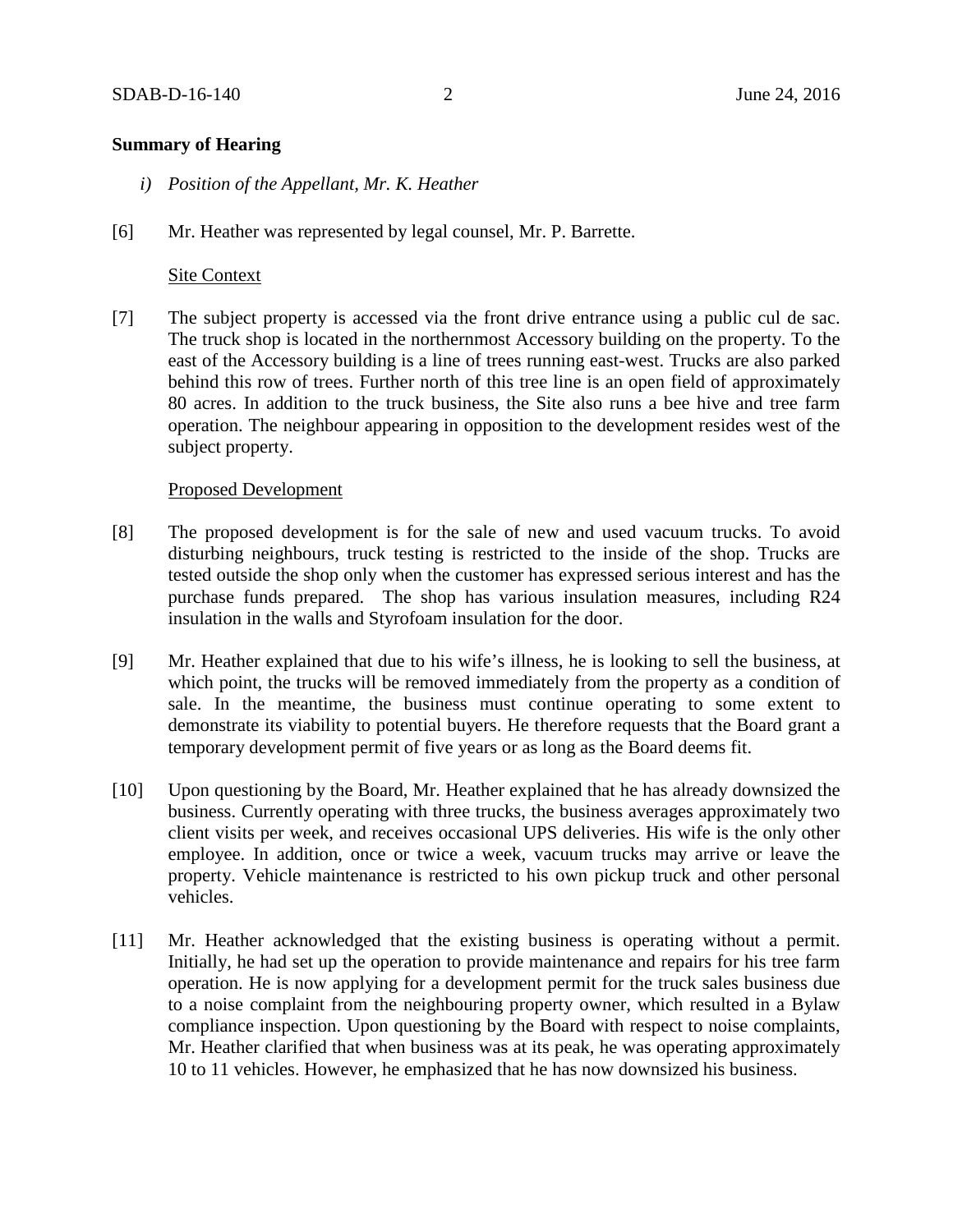### Development Officer's Reasons for Refusal

- [12] Mr. Barrette submitted that the primary issues under appeal relate to the outdoor storage of three trucks, as well as the gross vehicle weight of the vacuum trucks stored on-site, which are in excess of the maximum allowable weight of 4,600 kilograms pursuant to Section 45(1) of the *Edmonton Zoning Bylaw.*
- [13] Referring to the Appellant's written submissions, Mr. Heather provided a summary of nearby properties with approved Major Home Based Businesses, including a gravel truck operation as well as a plumbing business with three trucks over 4,500 kilograms. Mr. Heather submitted that these businesses are similar, if not more disruptive than the proposed development.
- [14] Mr. Barrette also referred the Board to three previous decisions of the Subdivision and Development Appeal Board. He noted a March 2012 decision wherein the property at 3245 – 28 Avenue SW was approved for a Major Home Based Business for a plumbing company, including the outdoor storage of two cube vans which exceed the maximum allowable vehicle weight. A subsequent July 2012 decision approved a Major Home Based Business for the property at 2340 – 28 Avenue SW. This development permit also allowed the storage of three trucks exceeding the maximum allowable vehicle weight.
- [15] Finally, Mr. Barrette drew attention to the letters of support from two neighbouring property owners on the same cul de sac, including the neighbour immediately to the east of the Appellant.
	- *ii) Position of the Development Officer, Mr. J. Angeles*
- [16] Upon questioning by the Board, Mr. Angeles stated that he was aware of a history of complaints with respect to the subject property. However, he did not have these records on hand. The Board recessed briefly to provide time for Mr. Angeles to obtain this information, which was submitted as Exhibit "A".
- [17] Exhibit "A" showed that since 1999, two complaints have been filed against the subject property: one for operating an unlicensed business, and the second for storing 13 vacuum trucks in the yard.
- [18] Mr. Angeles acknowledged that although most applications for Major Home Based Businesses in the surrounding area were refused by other Development Officers, the majority of these refusals were successfully appealed to the Subdivision and Development Appeal Board. As such, it would appear that the outdoor storage of overweight vehicles in excess of 4,600 kilograms may now be considered characteristic of the neighbourhood. However, as a Development Officer, it is his view that he has an obligation to refuse developments which do not comply with the *Edmonton Zoning Bylaw.*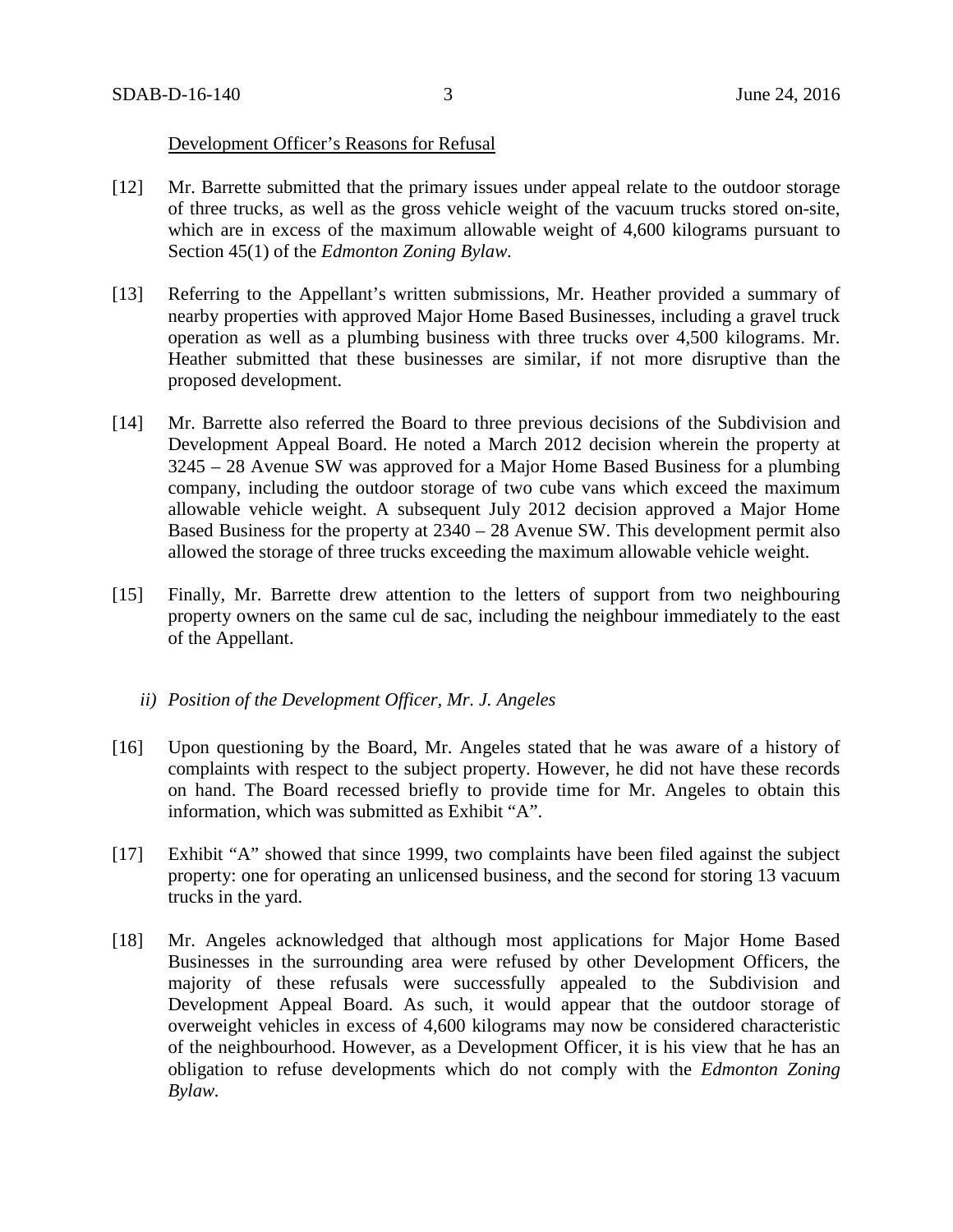## *iii) Position of Affected Property Owner, Mr. D. Kuefler*

- [19] Mr. Kuefler explained that his driveway is a little less than 100 feet from the subject property. His property and the subject property are one of the few located on the cul de sac that accesses 28 Avenue SW. Although the cul de sac is officially a public road, its maintenance is actually borne by the property owners on the cul de sac, who share responsibility in clearing snow from the cul de sac, and mowing the grass at its centre.
- [20] Although the Appellant referenced other neighbouring properties with approved Major Home Based Business permits, Mr. Kuefler noted that those properties are directly accessible via a major road. The subject property, however, is accessed by a small cul de sac. When a truck accesses this cul de sac, any other vehicle heading in the opposite direction has to stop to let the truck pass. Furthermore, the constant use of the cul de sac by the Appellant's overweight trucks has caused the cul de sac to deteriorate. Its restoration would require the City to repave the road using other materials such as clay.
- [21] Upon questioning by the Board, Mr. Kuefler acknowledged that in the past year, the number of trucks accessing the cul de sac has decreased, and the noise impacts have also similarly reduced. However, previous to these changes, he counted up to 13 trucks stored on the property, in addition to auxiliary vehicles such as trailers being hooked to the trucks.
- [22] Mr. Kuefler also brought attention to the 1999 decision of the Board, wherein the subject property was approved for the construction of a storage building, not to be used for commercial or industrial business activities (SDAB-D-99-043). However, since then, the Appellant has operated a commercial business out of this building. The business operation impacts him because he can still hear the trucks running from within the Accessory building. He can also see the building from his house, though the Appellant's principal building is situated between the Accessory building and his own property.
- [23] Upon questioning by the Board, Mr. Kuefler acknowledged that the Appellant does not typically operate his business during the evenings, and that he does not hear the noise emitted from the trucks when he is inside his house.
- [24] With respect to the comparable properties of approved Major Home Based Businesses in the neighbouring area, Mr. Kuefler noted that the property located on 2370 – 28 Avenue SW was approved prior to the City's annexation. He also noted that the approved permit for the property at 3245 – 28 Avenue SW was for a plumbing company and the storage of cube vans, which are significantly smaller than the vacuum trucks.
- [25] Mr. Kuefler submitted Exhibit "B", consisting of three prior decisions of the Subdivision and Development Appeal Board. In his view, these decisions demonstrate comparable proposed developments which were refused by the Board.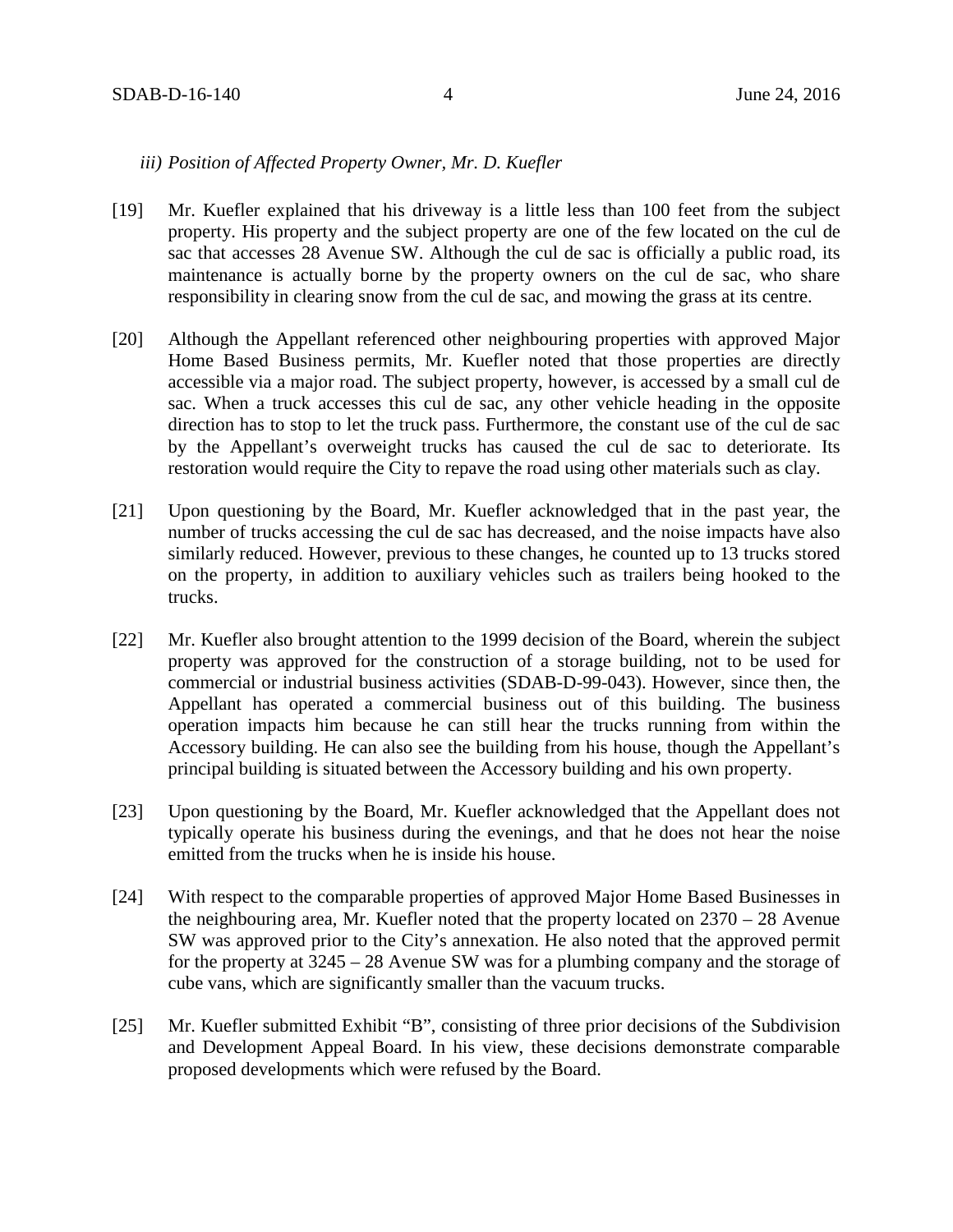[26] After a brief recess to provide the Appellant with an opportunity to review Exhibit "B", the hearing resumed.

# *iv) Rebuttal of the Appellant*

- [27] Mr. Heather stated that vacuum trucks are limited to 80 decibels and similar ones are driven everyday on City roads. Mr. Barrette drew attention to the letter of support from the owner of 2340 – 28 Avenue SW, who stated that "Having the occasional truck arriving, leaving or being stored on the Heather's property is less annoying than… the city garbage truck on a Tuesday morning."
- [28] Mr. Heather also noted that Mr. Kuefler makes use of a water truck that transports water to his property approximately once every two weeks. This water truck weighs anywhere between 30,000 to 40,000 pounds, which is considerably heavier than the vacuum trucks and is a more likely reason for the breakdown of the cul de sac's surface.
- [29] With respect to the three previous decisions of the Board submitted as Exhibit "B", Mr. Barrette noted that SDAB-D-91-77 is a decision wherein the Board actually granted the development permit, and SDAB-D-98-009 concerns a scope of application that is irrelevant to the case before this Board. The remaining decision, SDAB-D-97-175, is distinguishable on the facts – in that case, the Board refused a development permit for the storage of four overweight vehicles that accessed the Site on a daily basis, idling for half an hour early in the morning before leaving the Site. Mr. Barrett submitted that the sheer amount of activity is distinguishable from the proposed use for the subject development.
- [30] Upon further questioning by the Board, Mr. Heather clarified that he owns two used vehicles that are stored on another site located in Strathcona County which will be transported to the Site at some point. He is anticipating the delivery of two more new vehicles that he recently purchased. When the Board noted that the business activity would appear to indicate that he is not, in fact, winding down his business, Mr. Heather responded that he does fully intend to sell his business, but in the meantime, he needs to continue making sales. Mr. Heather also confirmed that he does not operate a shop or office facility at the Strathcona County Site.

## **Decision**

- [31] The appeal is ALLOWED and the decision of the Development Authority is REVOKED. The development is GRANTED, subject to the following CONDITIONS:
	- 1) This development is limited to two years from the date of this decision, expiring on **June 24, 2018.**
	- 2) No more than three oversized vacuum trucks are permitted to be stored on the property at any one time.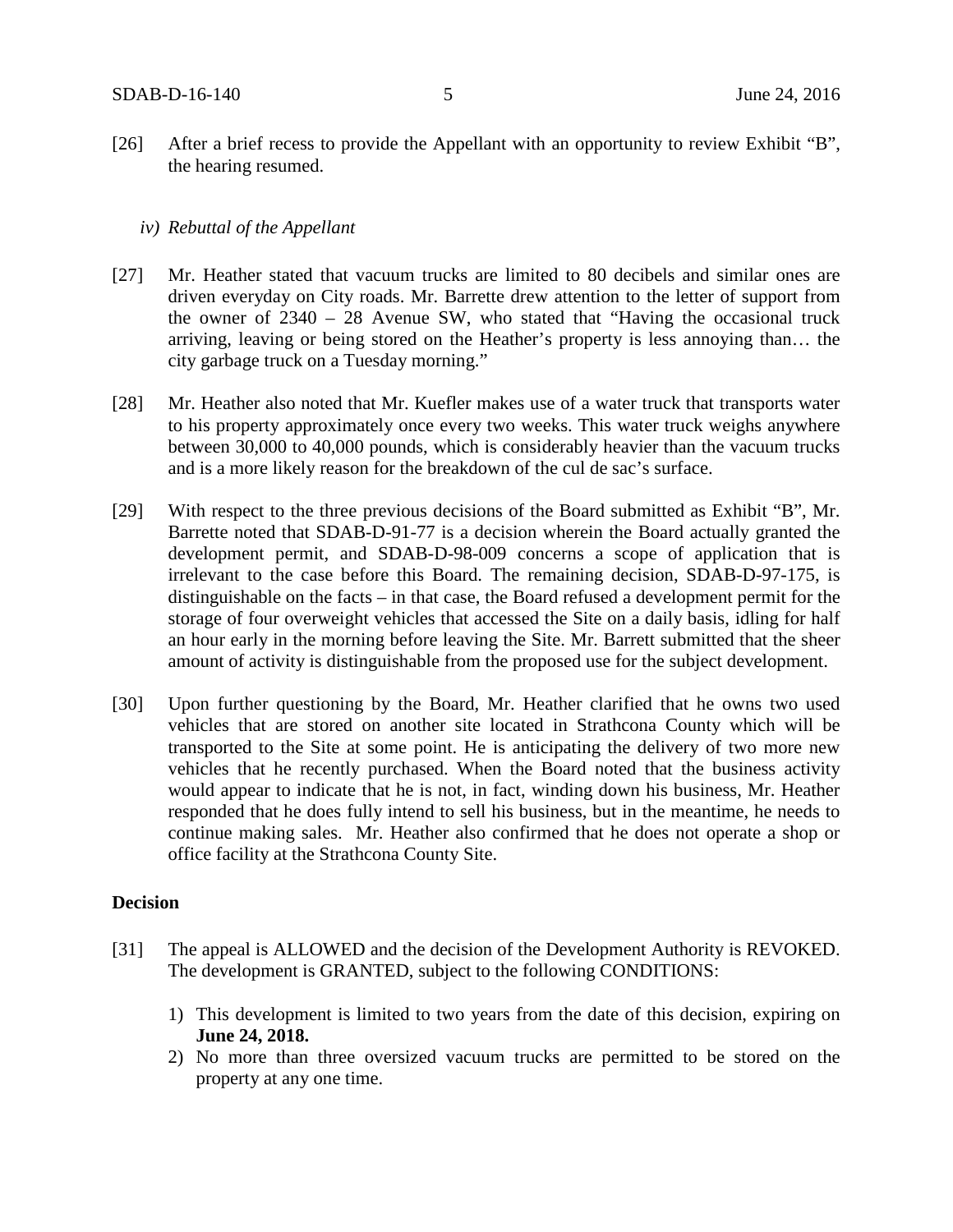- 3) Storage of the aforementioned oversized vacuum trucks is limited to the area east of the Accessory storage shed, behind the line of trees oriented east-west along the northern section of the property.
- 4) No repair work is permitted on the property.
- 5) All testing or demos of vehicles for sale shall be limited to the inside of the Accessory storage shed.
- 6) Business hours are limited to the hours of 8:00 a.m. to 5:00 p.m., Monday to Friday.
- 7) Pursuant to Section 75 of the *Edmonton Zoning Bylaw*:
	- a. There shall be no exterior display or advertisement other than an identification plaque or Sign a maximum of 20 cm x 30.5 cm in size located on the Dwelling;
	- b. There shall be no mechanical or electrical equipment used that creates external noise, or visible and audible interference with home electronics equipment in adjacent Dwellings;
	- c. The Major Home Based Business shall not generate pedestrian or vehicular traffic, or parking, in excess of that which is characteristic of the Zone in which it is located;
	- d. Non-resident employees or business partners are not permitted to work onsite.
	- e. With the exception of conditions 2) and 3) above, there shall be no outdoor business activity, or outdoor storage of material or equipment associated with the business. Indoor storage related to the business activity shall be allowed in either the Dwelling or Accessory buildings;
	- f. the Major Home Based Business shall not change the principal character or external appearance of the Dwelling or Accessory buildings;
	- g. a Major Home Based Business shall not be allowed within the same principal Dwelling containing a Secondary Suite or within the same Site containing a Garage Suite or a Garden Suite and an associated principal Dwelling, unless the Home Based Business is a Bed and Breakfast Operation and the Secondary Suite or the Garage Suite or the Garden Suite is an integral part of the Bed and Breakfast Operation.
- [32] In granting the development, the following variances to the *Edmonton Zoning Bylaw* are allowed:
	- 1) Section 45(1)(a) is varied to allow up to three overweight vehicles (vacuum trucks) exceeding 4,600 kilograms on the Site.
	- 2) Section 75(5) is varied to permit the outdoor storage of three overweight vehicles (vacuum trucks). The storage of these vehicles shall be limited to the portion of the subject Site as set out under condition 3) (see above).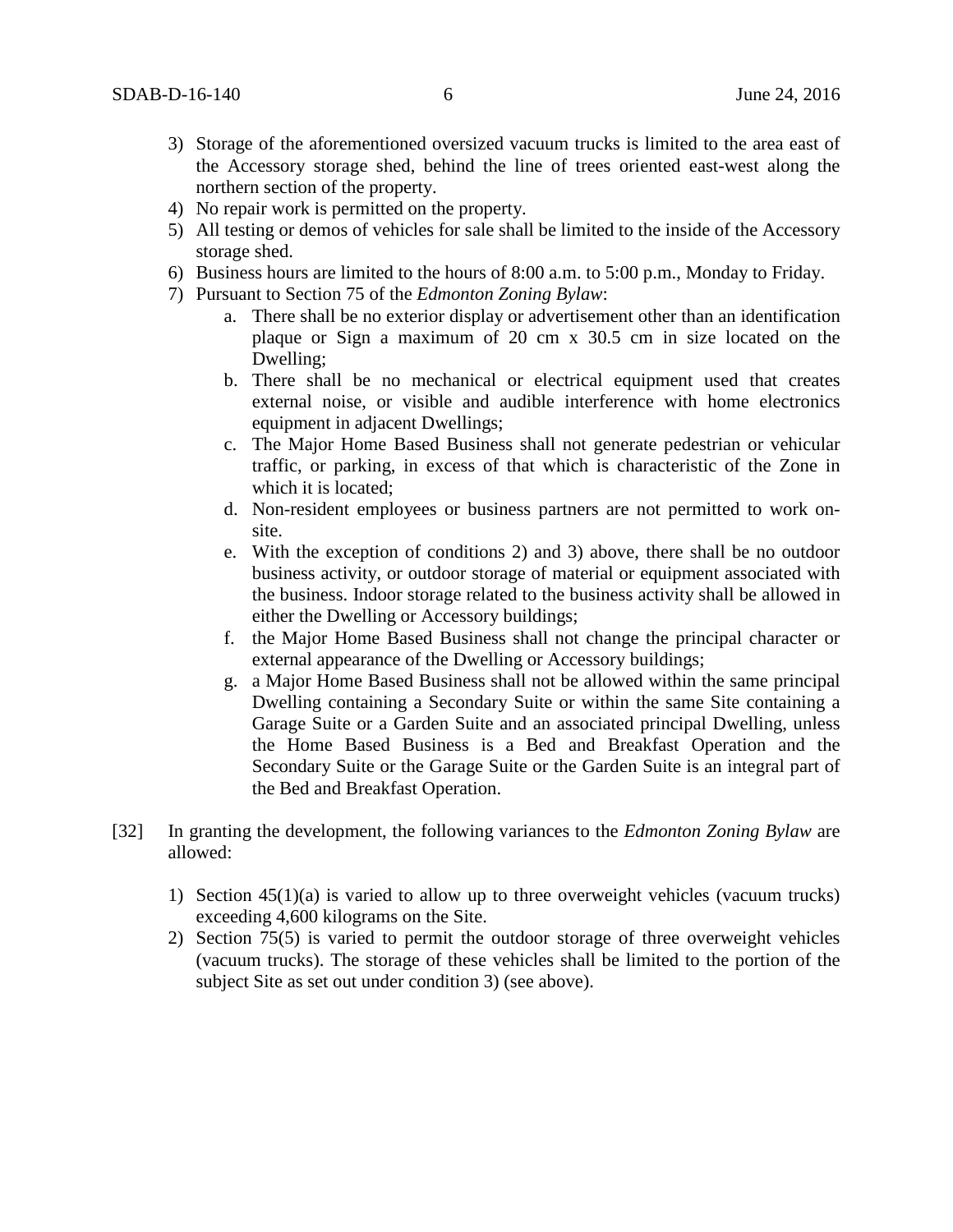### **Reasons for Decision**

- [33] Under Section 240.3(6), Major Home Based Business is a Discretionary Use in the RR Rural Residential Zone.
- [34] Based on the evidence provided, the nature and scope of the proposed development fits the definition of a Major Home Based Business pursuant to Section 7.3(7) of the *Edmonton Zoning Bylaw*, which states:

Major Home Based Business means development consisting of the use of an approved Dwelling or Accessory building by a resident of that Dwelling for one or more businesses such businesses may generate more than one business associated visit per day. The business use must be secondary to the residential Use of the building and shall not change the residential character of the Dwelling or Accessory building. The Dwelling may be used as a workplace by a non-resident. This Use Class includes Bed and Breakfast Operations but does not include General Retail Sales.

- [35] Based on the evidence heard, the Board is of the opinion that the scale and intensity of the proposed use is appropriate in this neighbourhood. The Board accepts that there are several other properties within the neighbourhood that have similar operations with storage of overweight vehicles. The Board is of the view that with the attached conditions, the business will be reasonably compatible with the surrounding area.
- [36] The affected neighbour who appeared in opposition to the development gave two planning reasons to justify why he felt the development permit should be denied: one being the noise originating from the vehicles being tested and the visual impact of the outdoor storage of these vehicles, and the second stemming from the operation of the vehicles causing road problems to the cul de sac which is used to access the Site from 28 Avenue SW.
- [37] The Board notes that the two other neighbours on the cul de sac voiced no concerns at all in their letters of support about noise issues or about road repair problems. The Board accepts the evidence that, although the shop in which the truck testing is conducted is not sound proof, it has good sound insulation. The concerned neighbour himself indicated that over the past year, the amount of noise had decreased. He also noted that he did not hear noise in the evening or when he was inside his house.
- [38] With respect to the road repair problems, the Board heard evidence, which it accepts, that there is a large water truck using the cul de sac on a biweekly basis that may contribute to the road repair issues.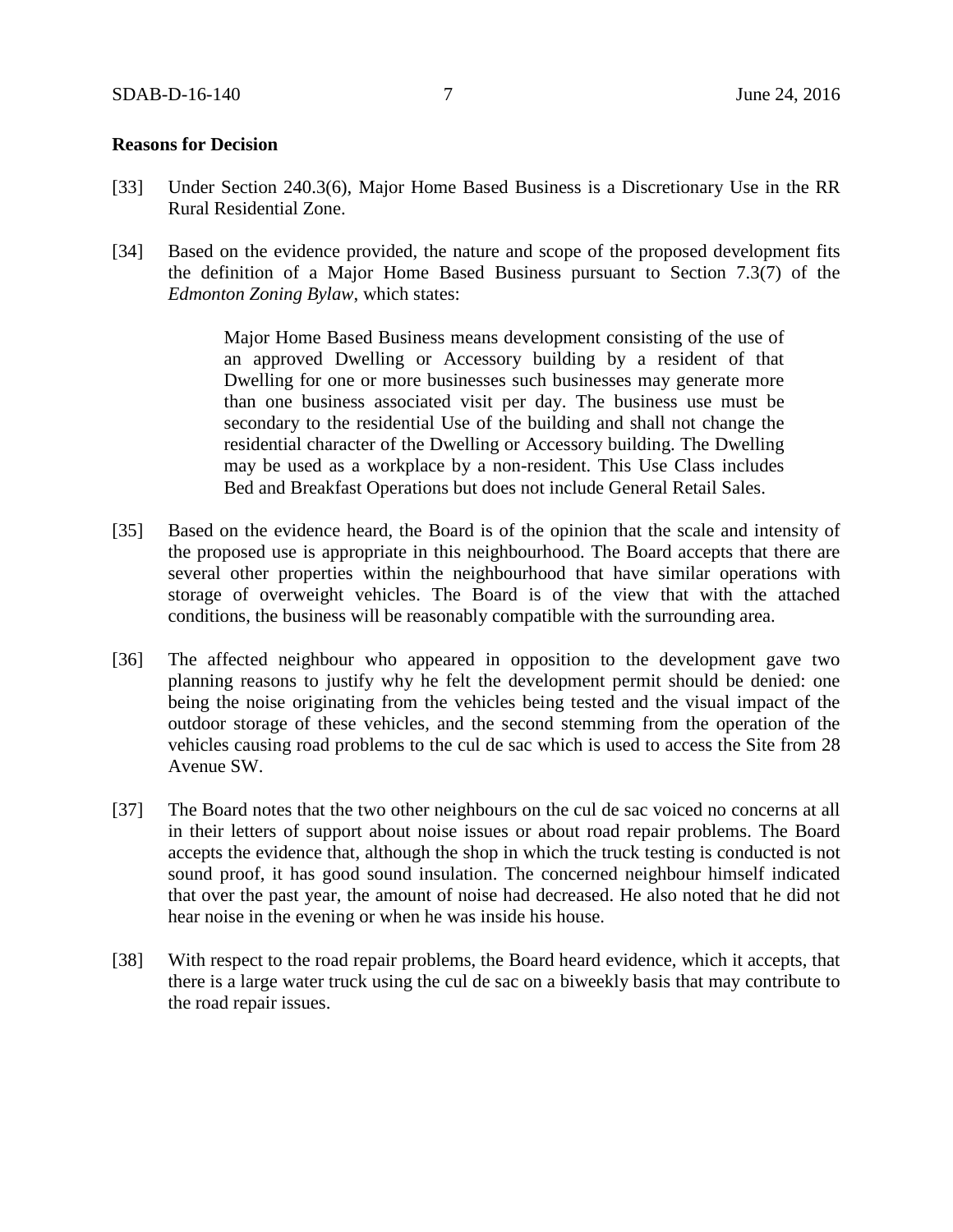- [39] With respect to the potential impact of permitting the outdoor storage of three overweight vehicles, the Board considered that the subject Development is situated on a large rural property of over six acres, which is similar in size to the properties in the immediate area. The subject property is also well separated from its neighbours and screened by trees.
- [40] Having considered the Site context, including factors such as the extensive size of the subject property and the existence of landscape screening, the Board is satisfied that the visual impact of the outdoor storage has been sufficiently mitigated.
- [41] The Board received a number of past decisions of the Board, some of which approved Major Home Based Businesses of a similar nature, while others denied such applications. The Board notes that it is not bound by precedent and that each case must be determined on its own merits. However, the Board notes that these decisions demonstrate that there are a number of developments in the immediate area where the storage of overweight trucks has been allowed. In this neighbourhood, this is not uncharacteristic.
- [42] The Board was provided with a copy of decision SDAB-D-99-043, which approved a development permit on the Site for the shop building that the Appellant now uses for demonstrating and repairing the hydro-vac trucks. One of the conditions imposed at the time was that the building would not be used for commercial or industrial business activities. The Board which granted that develoment permit accepted the evidence of the Appellant that the building would be used for woodworking and the storage of recreational and personal vehicles.
- [43] By the Appellant's own evidence, he has been using that building for many years for commercial purposes, contrary to the condition. For this reason, the Board has concerns about the Appellant's credibility regarding the scope of business related activities and how much longer he intends to operate the business. The Appellant claims that he is actively attempting to sell the business and that when he does there will be no further oversize trucks on the Site. Until that happens, he will have no more than three oversize vehicles on the property at any given time.
- [44] The Board is of the view that, in the circumstances, it is appropriate to issue a development permit for a two year duration with appropriate conditions regarding the scope of work that can be carried out. This will give the Appellant adequate time to sell the business and alleviate some of the concerns of the affected neighbour.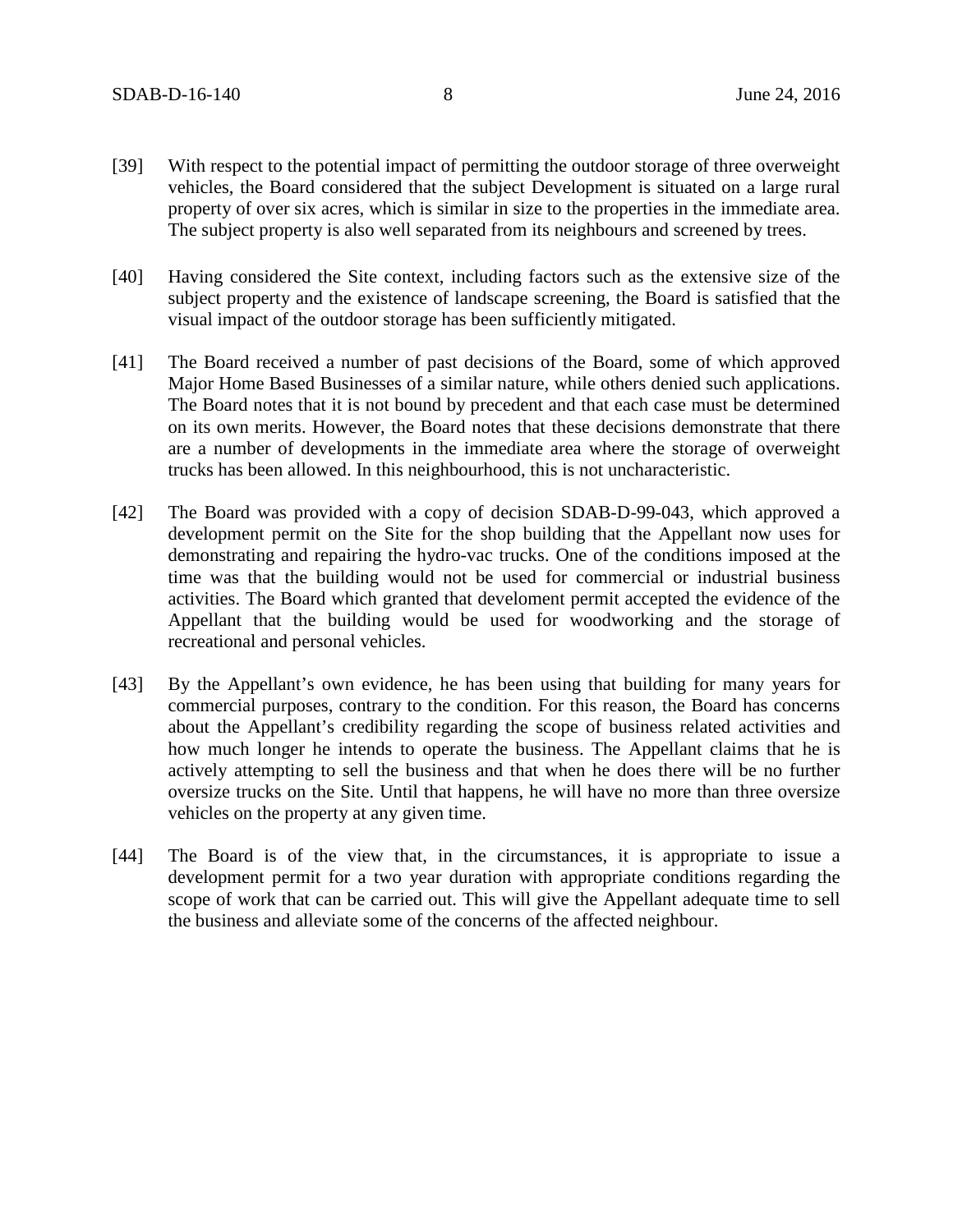[45] For the above reasons, the Board is of the opinion that the variances granted will not unduly interfere with the amenities of the neighbourhood, nor materially interfere with or affect the use, enjoyment or value of neighbouring parcels of land.

> Mr. M. Young, Presiding Officer Subdivision and Development Appeal Board

Board Members in Attendance K. Cherniawsky; C. Chiasson; R. Hobson